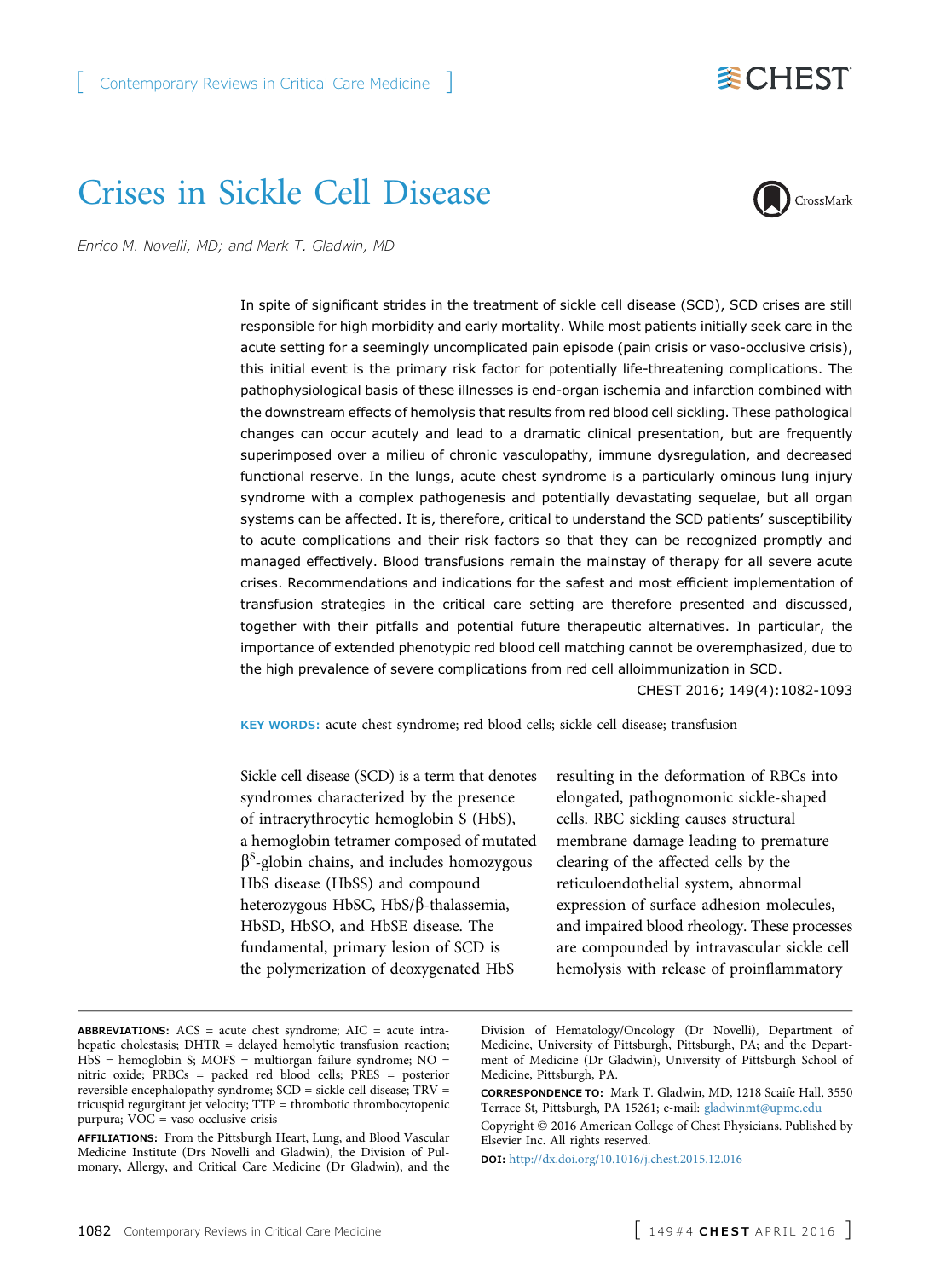heme (the tetrapyrrolic iron-binding ring in hemoglobin) and cell-free plasma hemoglobin. Hemolysis and the alterations of blood rheology stemming from a high proportion of circulating sickle cells lead to a complex inflammatory cascade affecting all components of Virchow's triad and resulting in endothelial dysfunction, hyperviscosity, and hemostatic activation.<sup>[1,2](#page-8-0)</sup> While Virchow's triad is traditionally invoked to explain thrombosis, a peculiar type of vascular occlusion ensues in SCD, characterized by adhesion of RBCs, leukocytes, and platelets to the endothelial wall of postcapillary venules and antegrade and retrograde vaso-occlusion.<sup>[3-8](#page-8-0)</sup> This lesion is well documented in SCD animal models, where it is responsible for organ ischemia-reperfusion injury and infarction.<sup>[9](#page-9-0)</sup> Whereas RBC sickling is incessant and necessary for vaso-occlusion, vaso-occlusive crises (VOCs) are episodic, acute events that can be triggered by specific stressors in animal models and often have clear triggers in patients. Thus, patients with SCD suffer both from a chronic inflammatory vasculopathy and acute crises characterized by organ function loss. Herein, we focus on the most severe, acute manifestations of SCD that often require admission to an ICU.

The triggers of acute, life-threatening VOCs are protean and are discussed relative to the specific complications, but all arise from the chronic susceptibility of patients with SCD to illness. The major predisposing threats to homeostasis in SCD include immune dysfunction, chronic sterile inflammation, decreased cardiopulmonary reserve, and progressive renal deterioration. Immune dysfunction stems from functional asplenia, the result of autoinfarction of the spleen in the first years of life, and predisposes to episodes of overwhelming sepsis from encapsulated bacteria, the prime pediatric killer in SCD. Sterile inflammation has been amply documented by research showing that most proinflammatory cytokines and mediators are upregulated in SCD, leading to enhanced sensitivity to pathogenic triggers, such as respiratory allergens.<sup>[10-13](#page-9-0)</sup> Biventricular chamber dilatation is an early cardiac manifestation of SCD, detectable echocardiographically $14$  and by magnetic resonance imaging $15$  in children. It suggests wall remodeling as a compensatory mechanism to chronic anemia and progresses through adulthood. The resulting baseline elevation in cardiac output, combined with the detrimental effects of intravascular hemolysis on endothelial function, cellular proliferation, and lung parenchymal damage, eventually lead to decreased cardiopulmonary reserve, diastolic dysfunction, and

pulmonary hypertension. Thus, the cardiovascular system in SCD is frequently unable to compensate for sudden increases in oxygen demand as in acute sepsis or acute anemia, predisposing patients to hemodynamic collapse in these situations.<sup>[16,17](#page-9-0)</sup> Finally, renal dysfunction is one of the first identifiable abnormalities in SCD and subtly progresses to overt kidney failure over time. A combination of glomerular hyperfiltration and tubular dysfunction, both contributing to maintain low serum creatinine levels and a relatively high estimated glomerular filtration rate in spite of progressive renal disease, lead to underdiagnosis and underestimation of renal dysfunction by medical providers until frank proteinuria and advanced kidney disease have developed.<sup>[18](#page-9-0)</sup> Hemolysis, as evidenced by hemoglobinuria, has been independently associated with chronic kidney disease and can have a pathogenic role.<sup>[19](#page-9-0)</sup>

In the following sections we discuss the main SCD crises encountered in the ICU together with their respective triggers and predisposing factors. While we have strived to provide the most up-to-date therapeutic strategies to address these complications, we also wish to remind our readers of existing, recently published guidelines ([Table 1\)](#page-2-0). These include the National Heart, Lung, and Blood Institute guidelines,<sup>[20](#page-9-0)</sup> the British Committee for Standards in Haematology guidelines for acute chest syndrome  $(ACS)^{21}$  $(ACS)^{21}$  $(ACS)^{21}$  and the American Thoracic Society guidelines for pulmonary hypertension.<sup>[22](#page-9-0)</sup>

## Pulmonary Crises and Multiorgan Failure Syndrome

ACS is a lung injury syndrome that can complicate hospitalizations for acute VOC or develop de novo as a presenting admission diagnosis. It carries a high risk of respiratory failure (13% of patients requiring mechanical ventilation for a mean of 4.6 days) and a mortality of up to 9% in adults with  $SCD<sup>23</sup>$  $SCD<sup>23</sup>$  $SCD<sup>23</sup>$  ACS is also associated with prolonged hospitalization (on average, 10.5 days), $^{23,24}$  $^{23,24}$  $^{23,24}$  decreased long-term survival, $^{25}$  $^{25}$  $^{25}$ and increased risk of developing chronic lung disease.<sup>[26](#page-9-0)</sup> Its presentation has a significant overlap with pneumonia because of the high prevalence of fever, dyspnea, and decreased oxygen saturation<sup>[27](#page-9-0)</sup> and because infection can both trigger or complicate a prior ACS. In its classic presentation (approximately 50% of cases), ACS develops in hospitalized patients, on average on hospital day 2.5, with more than 80% of patients having experienced a prior VOC [\(Fig 1\)](#page-3-0).<sup>[23,27a](#page-9-0)</sup> Besides the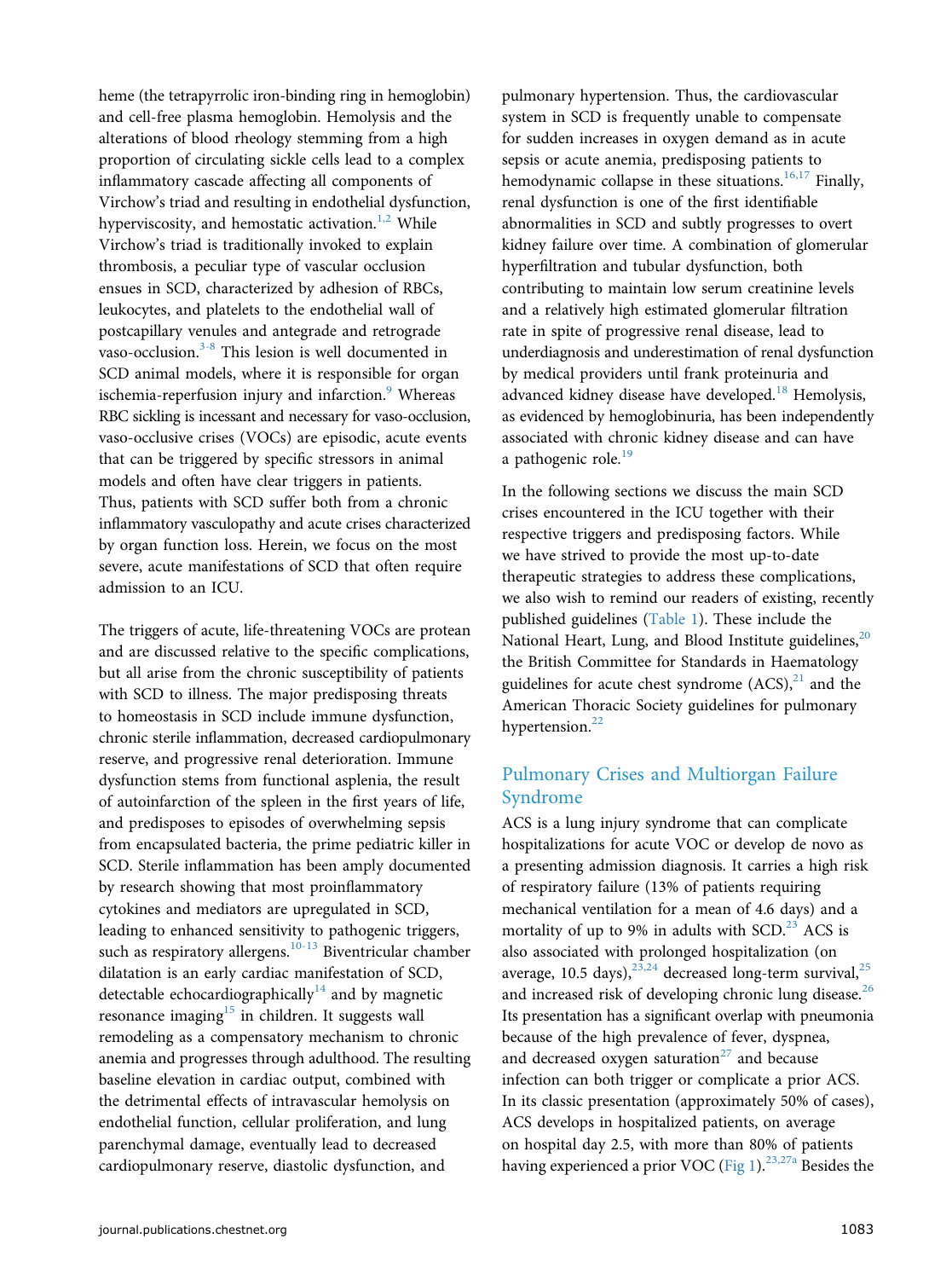#### <span id="page-2-0"></span>TABLE 1 ] Acute Crises in Sickle Cell Disease and Recommended Interventions

| <b>Acute Crisis</b>                                        | Intervention <sup>a</sup>                                                                                                                                                              | Strength of<br>Recommendation | Quality of<br>Evidence |
|------------------------------------------------------------|----------------------------------------------------------------------------------------------------------------------------------------------------------------------------------------|-------------------------------|------------------------|
| Acute chest syndrome                                       | Antibiotic therapy with cephalosporin<br>and macrolide <sup>b</sup>                                                                                                                    | Strong                        | Low                    |
|                                                            | Exchange transfusion<br>If: $\downarrow$ O <sub>2</sub> saturation on O <sub>2</sub> therapy<br>↑ Respiratory distress<br>↑ Pulmonary infiltrates<br>I Hemoglobin despite transfusions | Strong                        | Low                    |
|                                                            | Simple transfusion <sup>c</sup><br>If: Hemoglobin $> 1$ g/dL below baseline;<br>especially if baseline $<$ 9 g/dL                                                                      | Weak                          | Low                    |
| Multisystem organ<br>failure syndrome                      | Simple or exchange transfusion <sup>d</sup>                                                                                                                                            | Consensus                     | Panel expertise        |
| Aplastic crisis                                            | Simple transfusion<br>Droplet isolation of patients                                                                                                                                    | Consensus                     | Panel expertise        |
| Splenic sequestration                                      | Simple transfusion                                                                                                                                                                     | Strong                        | Low                    |
| Hyperhemolysis crisis                                      | Reserve transfusion for hemodynamic<br>compromise. Consider corticosteroids,<br>immunoglobulins, erythropoietin                                                                        | Not available                 | Not available          |
| Thrombotic thrombocytopenic<br>purpura-like syndrome       | Consider plasma exchange in addition<br>to exchange transfusion                                                                                                                        | Not available                 | Not available          |
| Acute stroke                                               | Exchange transfusion                                                                                                                                                                   | Consensus                     | Panel expertise        |
| Hepatic sequestration or acute<br>intrahepatic cholestasis | Simple or exchange transfusion <sup>e</sup>                                                                                                                                            | Consensus                     | Panel expertise        |

This table includes interventions recommended by the National Heart, Lung, and Blood Institute Expert Panel Report (2014).<sup>20</sup> The strength of each recommendation and quality of evidence are reported according to the Grading of Recommendations Assessment, Development and Evaluation (GRADE) framework criteria.

<sup>a</sup>It is critical that all packed RBC units administered for single or exchange transfusions be HbS negative; leukoreduced; and fully matched for C, E, and K antigens.

b Fluoroquinolones represent an alternative antibiotic regimen for patients with penicillin or cephalosporin allergies.

<sup>c</sup>The authors of this review favor an aggressive approach to transfuse all patients with SCD, with exchange transfusions reserved for patients with the most severe symptoms (see text).

<sup>d</sup>The authors of this review favor exchange transfusion if it is available without delay.

e The authors of this review favor exchange transfusion because of the risk of "reverse sequestration" (see text).

aforementioned symptoms, chest pain is particularly common in ACS and can have a pleuritic component because of the presence of extensive lung infarction. Radiographically, multilobar involvement, affecting mostly the dependent lobes in adults and adolescents, is the norm (Fig  $2)^{28}$  $2)^{28}$  $2)^{28}$  and because of its lower lobe predilection ACS is occasionally misdiagnosed as aspiration pneumonia. Patients who have new, complete lung segment consolidation on chest CT scan (approximately 60%) tend to have a more severe presentation with brisk leukocytosis and concurrent moderate to large pleural effusion and worse outcome (as indicated by the need for mechanical ventilation and extensive transfusion, and death). $28$  Several causes of ACS have been identified, although in most cases the direct insult is unknown. $^{23}$  $^{23}$  $^{23}$  While infection is the leading offender in children, $^{24}$  $^{24}$  $^{24}$  in adults the temporal association with VOC suggests the same mechanisms can underlie

both syndromes. The finding of lipid-laden alveolar macrophages by oil red O stain in up to 44% of patients with ACS who have undergone bronchoalveolar lavage has substantiated a direct causal link to  $VOC<sup>29</sup>$  $VOC<sup>29</sup>$  $VOC<sup>29</sup>$ In these patients, it is hypothesized that bone marrow necrosis in the diaphysis of long bones leads to marrow fat embolization to the lungs and subsequent parenchymal ischemia and infarction. Most commonly, however, the finding of worse hemolysis in patients who develop ACS, as shown by rising lactate dehydrogenase and dropping hemoglobin levels, is indicative of the role of severe hemolysis in the causal path of  $ACS$ .  $30,31$ This role has been definitively demonstrated in animal models of ACS where hemin, the oxidized form of heme, is both necessary and sufficient to induce ACS in sickle mice, while scavenging of free plasma hemoglobin or heme released by hemolyzed RBCs has a protective effect. $32$  Another potential cause of ACS is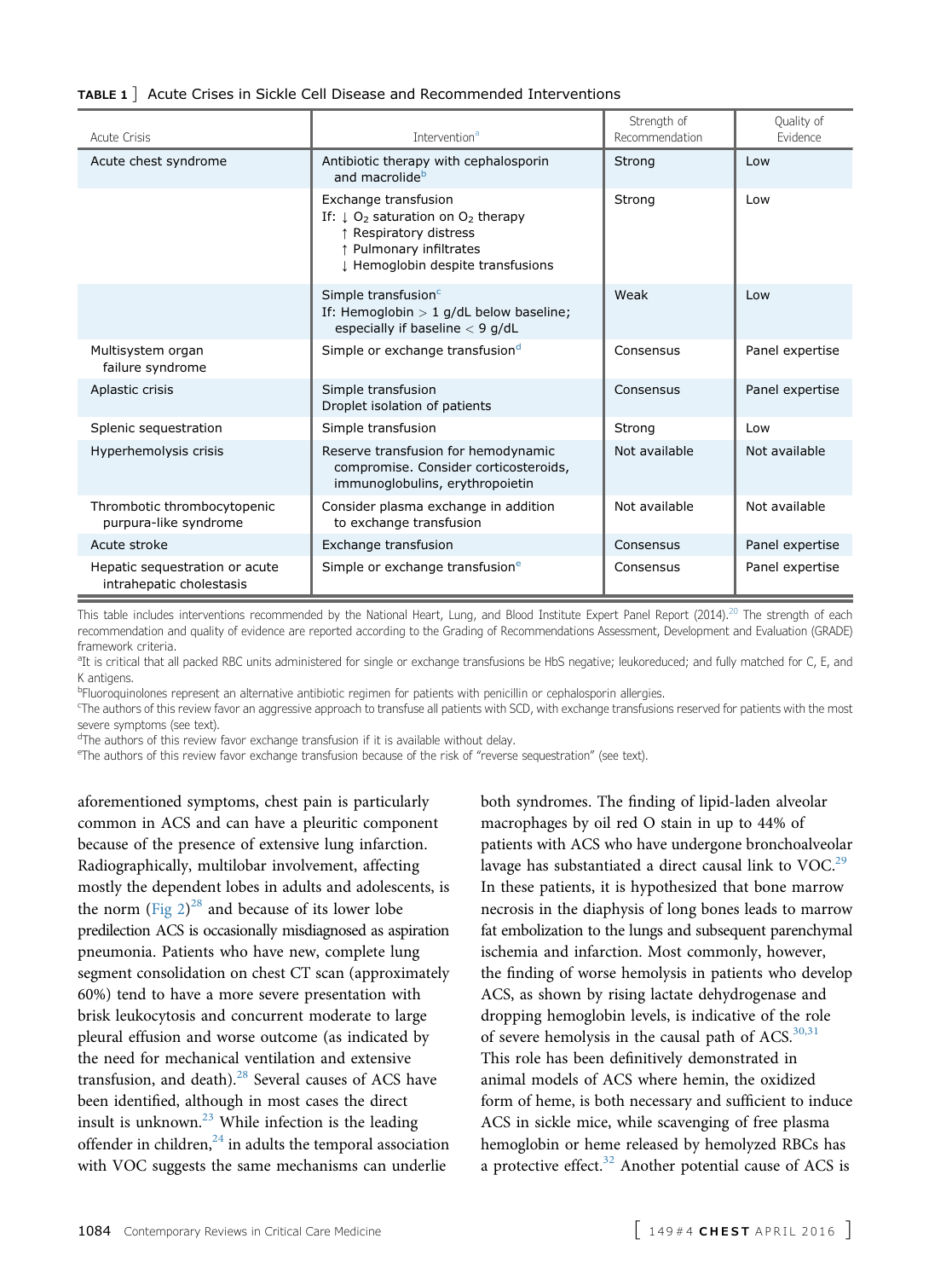<span id="page-3-0"></span>

Figure 1 – Causes and mechanisms of acute chest syndrome (ACS). Vaso-occlusive crises precede ACS in 80% of cases and are characterized by red blood cell sickling, cellular hyperadhesion, hemolysis, and vaso-occlusion. These processes are responsible for acute pain and bone marrow necrosis. ACS typically occurs 2.5 days after hospitalization for a vaso-occlusive episode, and radiographically presents as new infiltrates on a chest radiograph. Common causes include fat embolization from necrotic marrow (9% of cases), pulmonary infection (30% of cases), pulmonary infarction (16%), and hypoventilation. In situ pulmonary thrombosis has been identified in 17% of patients with ACS and may also be responsible for infarction. Animal models have shown that by-products of hemolysis, such as heme, cause experimental ACS. As a result of lung injury, ventilation-perfusion mismatches and shunting ensue, with subsequent hemoglobin desaturation and hypoxemia. Tissue hypoxia in turn triggers further sickling in a vicious cycle. The chest radiographs are those of a patient with SCD who received chronic exchange transfusions (note the presence of a double-lumen "port") on hospital day 1 (top) and day 3 (bottom). By day 3 extensive infiltrates had developed in the patient, who required endotracheal intubation for respiratory failure.  $PLT =$  platelet. Adapted with permission from Bope and Kellerman.<sup>27</sup>



Figure 2 – CT scan of a patient with acute chest syndrome. A 53-year-old woman with sickle cell disease presented to the emergency department, complaining of pain typical of prior vaso-occlusive pain crises. A CT angiogram obtained on presentation to the emergency department revealed no infiltrate (left); however, extensive bilateral basilar airspace consolidations with small bilateral pleural effusions had developed on a repeat CT angiogram on day 3 (right).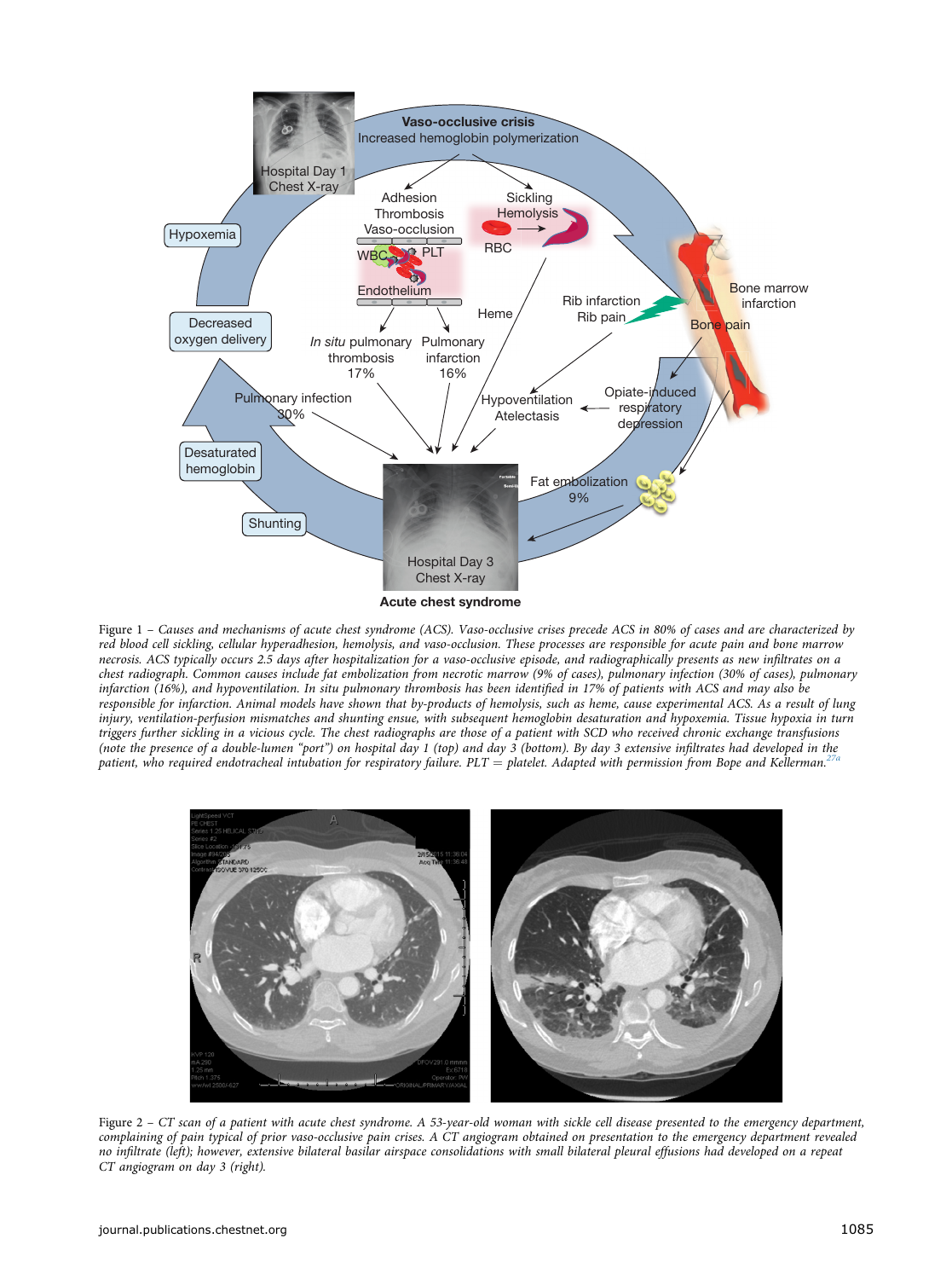hypoventilation from decreased respiratory effort, frequently resulting from either painful infarcted ribs $33$ or opiate-induced oversedation. The evidence from a small but significant clinical trial that incentive spirometry prevents ACS lends support to the potential role of hypoventilation and atelectasis in the pathogenesis of ACS. $34$  Finally, the finding that pulmonary thrombosis has a high prevalence in  $SCD<sup>35</sup>$  $SCD<sup>35</sup>$  $SCD<sup>35</sup>$ and is a common incidental finding in ACS (17% of  $\csc s$ <sup>[36](#page-9-0)</sup> has raised the question of whether thrombosis is a cause vs a complication of ACS. While patients with thrombosis had lower hemolysis and higher platelet counts at onset with higher peak counts,<sup>36</sup> lower platelet counts at diagnosis  $\langle$  < 200,000/ $\mu$ L) have been long recognized to herald a worse clinical course with higher risk of respiratory failure, thereby suggesting that platelet consumption from hemolysisinduced hemostatic activation is also clinically relevant. Thus, physicians should take particular note of thrombosis, although at present the evidence is not sufficient to justify obtaining a CT angiogram in all patients with ACS. Well-established diagnostic algorithms to predict pulmonary embolism in other populations include lower extremity venous Doppler ultrasound and D-dimer measurements; it is important to recognize that these algorithms are usually not helpful in SCD as pulmonary thrombosis tends to be an in situ phenomenon (without accompanying evidence of lower extremity deep vein thrombosis) $36$  and D-dimer levels are elevated at baseline in SCD.<sup>37-39</sup> The main causes and mechanisms of ACS are outlined in [Figure 1.](#page-3-0)

Because of the uncertainty over the pathophysiology of ACS and the difficulty in identifying an exact trigger, treatment should target both infection and vaso-occlusion and necessarily include broad-spectrum antibiotic coverage and transfusion in all patients. Antibiotics should cover Streptococcus pneumoniae, taking into account the local antibiotic resistance patterns, and atypical microorganisms such as Chlamydia pneumoniae and Mycoplasma pneumoniae, as these rank highly among the commonly identified pathogens (>20% of all isolates). $^{23}$  $^{23}$  $^{23}$  H1N1 pandemic influenza has also been responsible for increased morbidity and mortality in SCD, with ACS developing in 34% of patients, 17% receiving ICU care, and  $10\%$  undergoing mechanical ventilation,  $40$ thus mandating early empiric treatment with oseltamivir during seasonal outbreaks. RBC transfusions aimed at increasing oxygen delivery and reducing the percentage of HbS should be administered as simple or automated exchange transfusions (erythrocytapheresis). Automated

exchange transfusions are usually required in patients with the most severe symptoms, when rapid dilution of HbS is warranted, and require placement of a doublelumen catheter and rapid mobilization of blood banking resources. They are performed by dedicated nursing staff and involve cross-matching of several units of packed red blood cells (PRBCs). An alveolar-arterial oxygen gradient > 30 mm Hg was found to be associated with worse severity score and higher need for transfusion in children, $41$  but as a rule of thumb, patients with multilobar involvement, in respiratory distress, or who require ICU care should be aggressively treated with exchange transfusion. It is important to note, however, that simple and exchange transfusion strategies have never been directly compared in relation to ACS outcomes in a randomized trial. Potential risks of transfusion strategies in SCD are discussed in the "Hematologic Crises" section of this review. Particular care should also be afforded to patients who have compromised cardiopulmonary reserve. Approximately one-third of patients with SCD have elevated tricuspid regurgitant jet velocity (TRV) by transthoracic echocardiography at baseline, a finding that in patients with the highest elevations ( $> 3.0$  m/s) is highly suggestive of pulmonary hypertension, and in those with more modest elevations (2.5-2.9 m/s) is linked to an increased risk for short-term mortality (rate ratio,  $10.1$ ).<sup>[42](#page-9-0)</sup> In a study of patients admitted to the ICU for severe ACS the pulmonary artery systolic pressure, as estimated from the TRV, rose sharply during ACS and returned to pre-ACS values on resolution of the illness. Sudden increases in pulmonary pressures carry an increased risk of pulmonary failure and sudden death and warrant close monitoring: in the aforementioned study cor pulmonale (36% of the cases), need for invasive mechanical ventilation (16%), and hospital death (12%) occurred only in the group with TRV elevation  $> 3$  m/s during  $ACS$ <sup>43</sup> Furthermore, although volume expansion with crystalloids is important in SCD, it should be delivered at a cautious rate in these hemodynamically vulnerable patients, while RBC transfusions may need to be followed by diuretic therapy. Because of the established link between pulmonary thrombosis and ACS, DVT prophylaxis should be instituted routinely in patients with ACS, and clinical research is ongoing to establish whether systemic therapeutic dose anticoagulation can have a beneficial effect both in preventing thrombosis and improving the ACS disease course. Finally, although hydroxyurea has no role in the treatment of acute complications of SCD, it has been effective at preventing ACS in both children<sup>44</sup> and adults<sup>45</sup> and should be strongly recommended to any patient with SCD and a history of vaso-occlusive complications.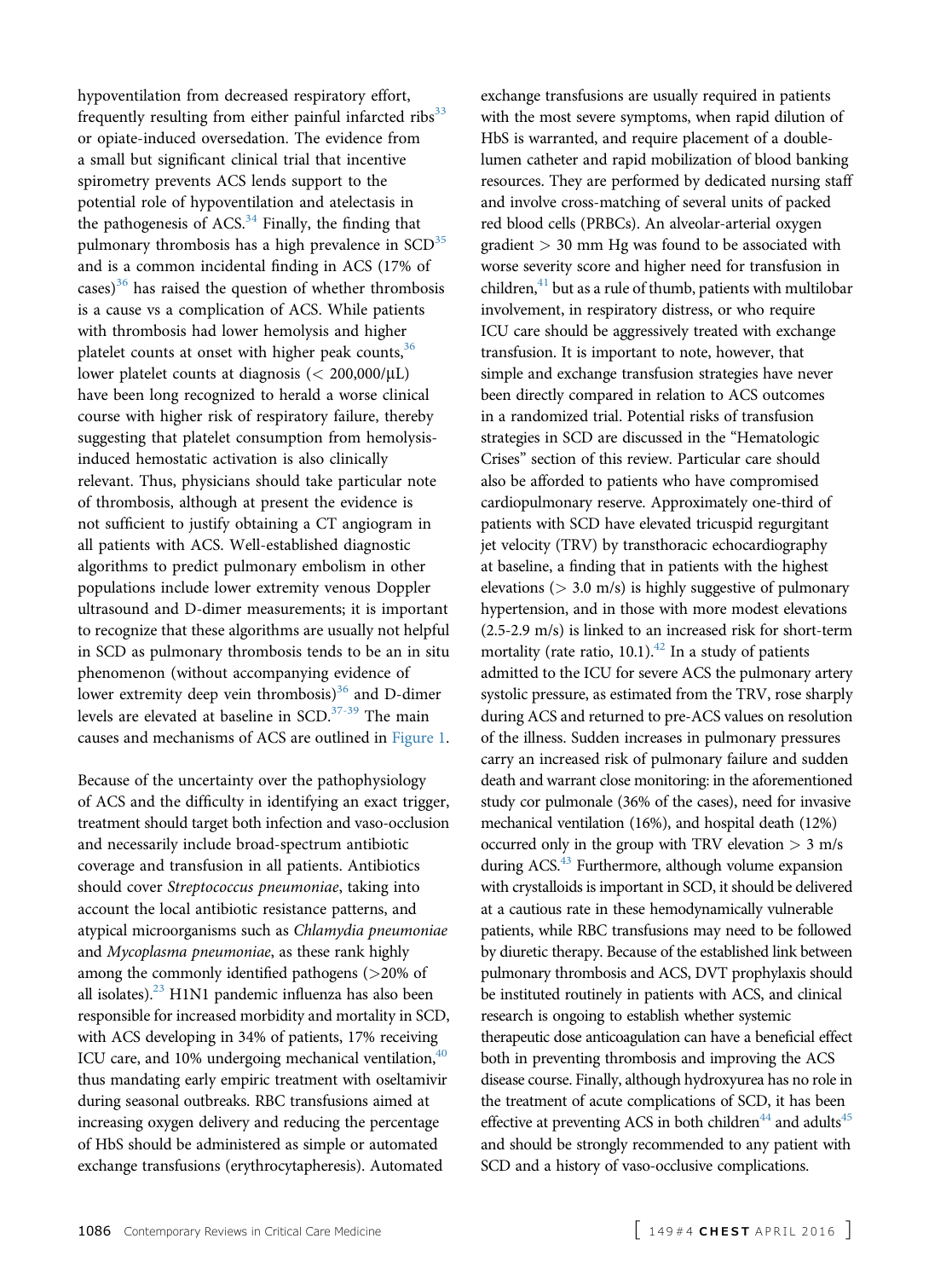While transfusions have significantly improved the prognosis of ACS,  $41,46$  a small proportion of patients progresses to multiorgan failure syndrome (MOFS), an ominous complication of VOC (with or without concurrent ACS) with high mortality rates. $47$  MOFS typically occurs in patients with the most brisk hemolysis and is characterized by hemodynamic compromise and acute deterioration of at least two of three major organs.<sup>[48](#page-9-0)</sup> Fat embolism syndrome is a recognized cause of MOFS, although pathological confirmation is typically only obtained postmortem, with findings of widespread bone marrow necrosis leading to showers of fat emboli to the microvasculature. It has been hypothesized that sudden death during VOC may be due to fat embolization that has not yet resulted in MOFS.<sup>[25](#page-9-0)</sup> Acute respiratory distress syndrome physiology can complicate MOFS in one-quarter of cases and require intubation and mechanical ventilation with standard lung-protective strategies (ie, low tidal volume and plateau airway pressure less than 30 cm  $H<sub>2</sub>O$ .<sup>[48](#page-9-0)</sup> As for other patients with MOFS, care is supportive, although it is intuitive that minimizing HbS should be beneficial. This can be achieved by transfusing to keep the HbS level as low as possible  $(< 10\%)$ although strong evidence to support this stringent threshold is not available. There are multiple reports of patients with ACS or MOFS who develop worrisome findings of thrombotic thrombocytopenic purpura (TTP),[49-54](#page-10-0) a microangiopathic hemolytic anemia characterized by RBC fragments (schistocytes), thrombocytopenia, and microthrombosis, and classically due to deficiency or inhibition of ADAMTS13 (a disintegrin and metalloproteinase with a thrombospondin type 1 motif, member 13), a protein responsible for cleavage of thrombogenic high molecular weight von Willebrand factor multimers. The mechanisms driving a TTP-like syndrome in SCD are unknown, although alterations in von Willebrand factor and ADAMTS13 homeostasis have been reported.<sup>[55-57](#page-10-0)</sup> Plasma exchange has been successfully used in conjunction with exchange transfusion in cases of TTP complicating ACS or MOFS, $52$  under the rationale of correcting the coagulopathy with fresh frozen plasma and removing any potential ADAMTS13 inhibitor.

The routine use of systemic corticosteroids has been proposed to prevent deterioration of patients with newly diagnosed ACS and to hasten the resolution of ACS-related acute respiratory distress syndrome. Lending support to corticosteroid use is the known association between pediatric bronchial hyperreactivity and ACS<sup>[58-60](#page-10-0)</sup> and the high prevalence of decreased  $FEV<sub>1</sub>$  in adult patients with SCD.<sup>[61](#page-10-0)</sup> While intravenous corticosteroids prevented deterioration and reduced the need for transfusion in  $ACS<sub>0</sub><sup>62</sup>$  $ACS<sub>0</sub><sup>62</sup>$  $ACS<sub>0</sub><sup>62</sup>$  higher readmission rates among the treated patients<sup>[62,63](#page-10-0)</sup> have, unfortunately, dampened enthusiasm for the routine use of these drugs. In these cases, it has been hypothesized that rebound adhesion of demarginated leukocytes after rapid corticosteroid withdrawal may have contributed to VOC. Finally, the role of noninvasive positive-pressure ventilation in preventing and treating ACS has not been definitively investigated but holds promise.<sup>[64](#page-10-0)</sup>

### Hematologic Crises

Acute or chronic anemia in SCD should be thoroughly investigated because it is frequently caused by a severe underlying illness. Any workup should begin with an assessment of the reticulocyte count to determine whether the acute anemia stems from decreased RBC production or increased loss through hemolysis or bleeding. In children with SCD, aplastic crises rank high in the differential diagnosis and should be suspected whenever the absolute reticulocyte count is  $< 100,000/\mu L$ . They are most commonly caused by infection with parvovirus B19, which has exquisite tropism to erythroid precursors and leads to transient red cell aplasia.<sup>65</sup> While aplastic crises managed with supportive therapy generally resolve spontaneously with excellent outcomes, there has been a worrisome report of a high prevalence of acute parvovirus B19 infection complicating fat embolism syndrome, suggesting a possible link between the two conditions.<sup>66</sup> Patients who should receive heightened surveillance for parvovirus B19 infection also include pregnant women, particularly before the 20th week of gestation, during which maternofetal transmission of the infection can lead to fetal hydrops and demise. Another major pediatric cause of acute anemia in SCD is splenic sequestration, which, contrary to aplastic crisis, causes increased reticulocytosis as RBCs are acutely sequestered within splenic tissue that has not yet atrophied and sclerosed. Rarely, splenic sequestration can occur in adult patients with persistent splenic tissue (most commonly those with HbSC disease), with the average nadir in hemoglobin (42% drop) and platelet count (62%) reached by hospital day 2.9. $^{67}$  $^{67}$  $^{67}$  In both aplastic and splenic sequestration crises, the resulting anemia can be life-threatening and transfusions are the mainstay of treatment.

Unfortunately, transfusional therapy carries its own risks, increasingly evident as patients with SCD age.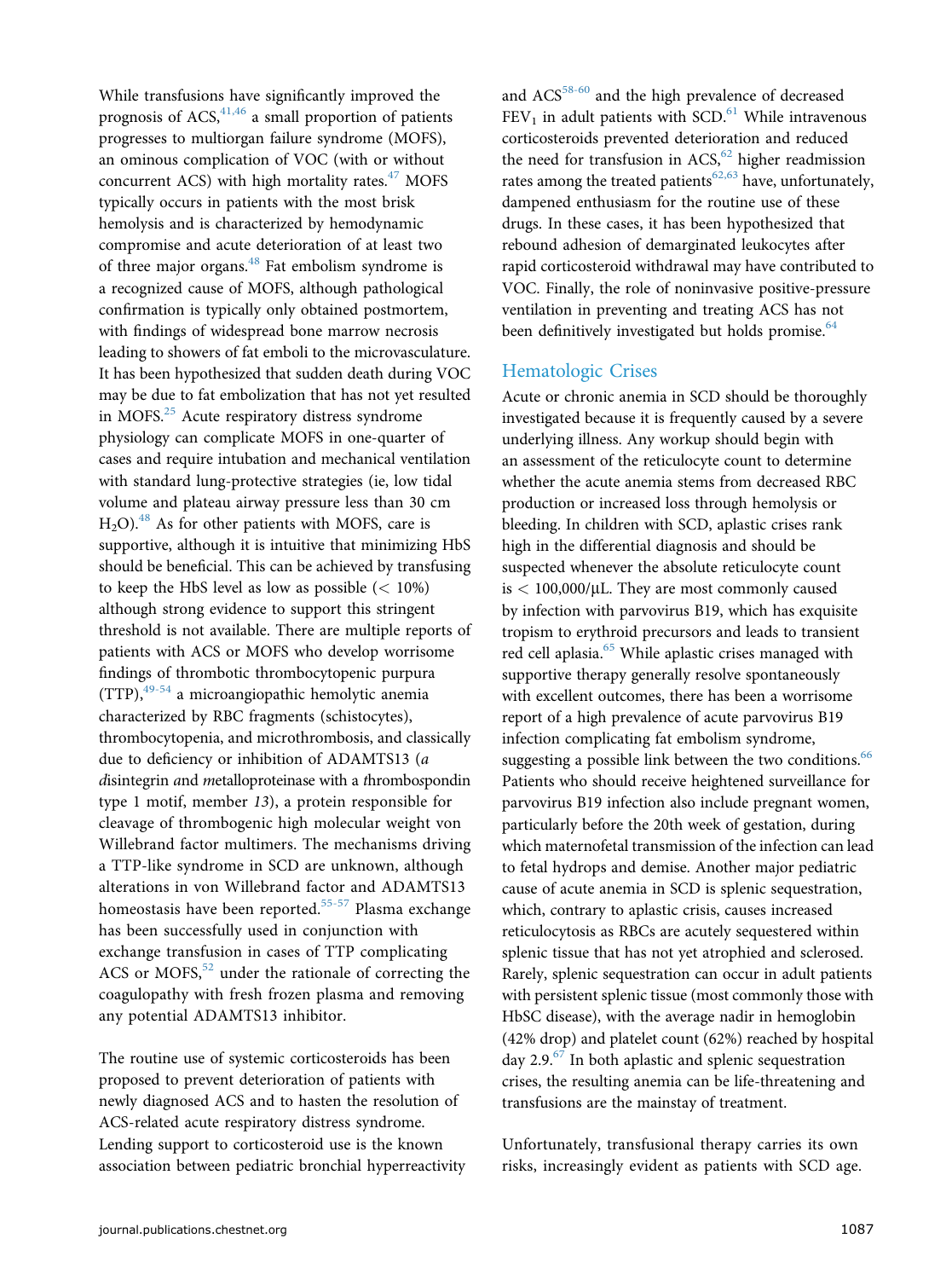While hemosiderosis from transfusional iron overload is a chronic complication beyond the scope of this review, RBC alloimmunization is occasionally responsible for severe delayed hemolytic transfusion reactions (DHTRs) and rare but life-threatening hyperhemolytic crises. Patients with SCD are at particular risk for RBC alloimmunization because of the disparate expression of RBC antigens between the largely white donor pool and the overwhelmingly black SCD population, whose distinct pattern of expression of RBC antigens has been driven by the genomic pressure of the malaria parasite.<sup>68,69</sup> Thus, the risk of DHTR increases with the number of PRBC units received, although there is emerging evidence of a genetic predisposition to alloimmunization.<sup>[70,71](#page-10-0)</sup> Unlike major RBC incompatibility reactions, DHTRs occur 10 to 14 days after exposure to the alloantigens. RBC alloimmunization can remain undiagnosed in asymptomatic patients unless routine screening by indirect Coombs test for development of new alloantibodies is conducted periodically. Because of the risk for DHTR, all major blood banks perform extended phenotypic RBC matching in addition to routine ABO and Rh (D) matching of blood units destined for patients with SCD. A common strategy, although there is no universal guideline, is to match for Rh (C, c, E, e) and Kell in all cases and to extend the matching to the Kidd and Duffy antigens for patients already alloimmunized. Even more stringent criteria include the MNS system and Rh genotyping, a practice motivated by the finding of clinically relevant, unexpected Rh antibodies in patients who have undergone Rh phenotyping.<sup>[72](#page-10-0)</sup> When in doubt, and particularly for patients with SCD who are not known by the local blood banks, the authors urge providers to specifically order extended phenotypic matching, in addition to leukoreduction and HbS-negative RBC products. In spite of extensive phenotypic matching, however, bouts of severe hyperhemolysis following blood transfusions develop in a minority of patients with alloimmunization and DHTR. $73-77$  During these life-threatening episodes, the hemoglobin drops to pretransfusion levels because of bystander RBC hemolysis likely resulting from an autoimmune process. In contrast to uncomplicated DHTR, the reticulocyte count is frequently suppressed in hyperhemolytic crises because of immune targeting of RBC precursors, and the direct antiglobulin test (Coombs test) may be negative if antibody-coated cells are rapidly cleared from the circulation. A search for culprit alloantigens is often futile, so that future

transfusions continue to carry the same risk. Severe complications, including ACS, pancreatitis, congestive heart failure, and acute kidney injury, have ensued in patients undergoing hyperhemolysis crisis. $74$ Successful treatment has been reported anecdotally and is aimed at suppressing the immune response and stimulating erythropoiesis. Strategies have included systemic corticosteroids, daily intravenous erythropoietin, and intravenous immunoglobulins, $^{78}$  $^{78}$  $^{78}$ although large studies validating these approaches are lacking. If repeat transfusion is absolutely needed, as in the case of hemodynamically unstable patients or in acute stroke, it should be administered while the patient is receiving immunosuppressive therapy.

#### Neurological Crises

The prevention of pediatric ischemic stroke in SCD has been a success story in hematology, and the prevalence of this complication has decreased dramatically from 11% to 1% after the implementation of screening and prophylactic transfusion for children with homozygous HbSS SCD.<sup>[79,80](#page-10-0)</sup> Aging patients with SCD and children with SCD in settings with limited resources, poor access to state-of-the-art care, or contraindications to preventive treatments, however, continue to experience a high incidence of both ischemic and hemorrhagic stroke. The pathophysiology of stroke in SCD has not been fully elucidated, but a subset of children experience remodeling of large and medium-size cerebral arteries with intima medial hypertrophy, narrowing of the lumen, and increasing tortuosity. $81,82$  These anatomical changes are accompanied by increased resting cerebral blood flow and oxygen extraction to meet the particularly high metabolic demands of the developing brain.[83,84](#page-10-0) In situations of acute stress, such as severe acute anemia or ACS, two well-established risk factors,  $80,85$  the brain vasculature of children with compromised anatomy has no functional reserve to adapt with resulting acute territorial ischemia, particularly in the border zone regions of the brain. The manifestations of this pathological process range from subclinical silent infarcts detectable by MRI to overt stroke with a dramatic presentation and significant neurological sequelae. Thus, stroke in SCD has a distinct pathophysiology, and should be treated accordingly. Specifically, treatment in the acute care setting must rely heavily on prompt transfusion of PRBCs, preferably achieved by emergency exchange transfusion, both to improve the anemia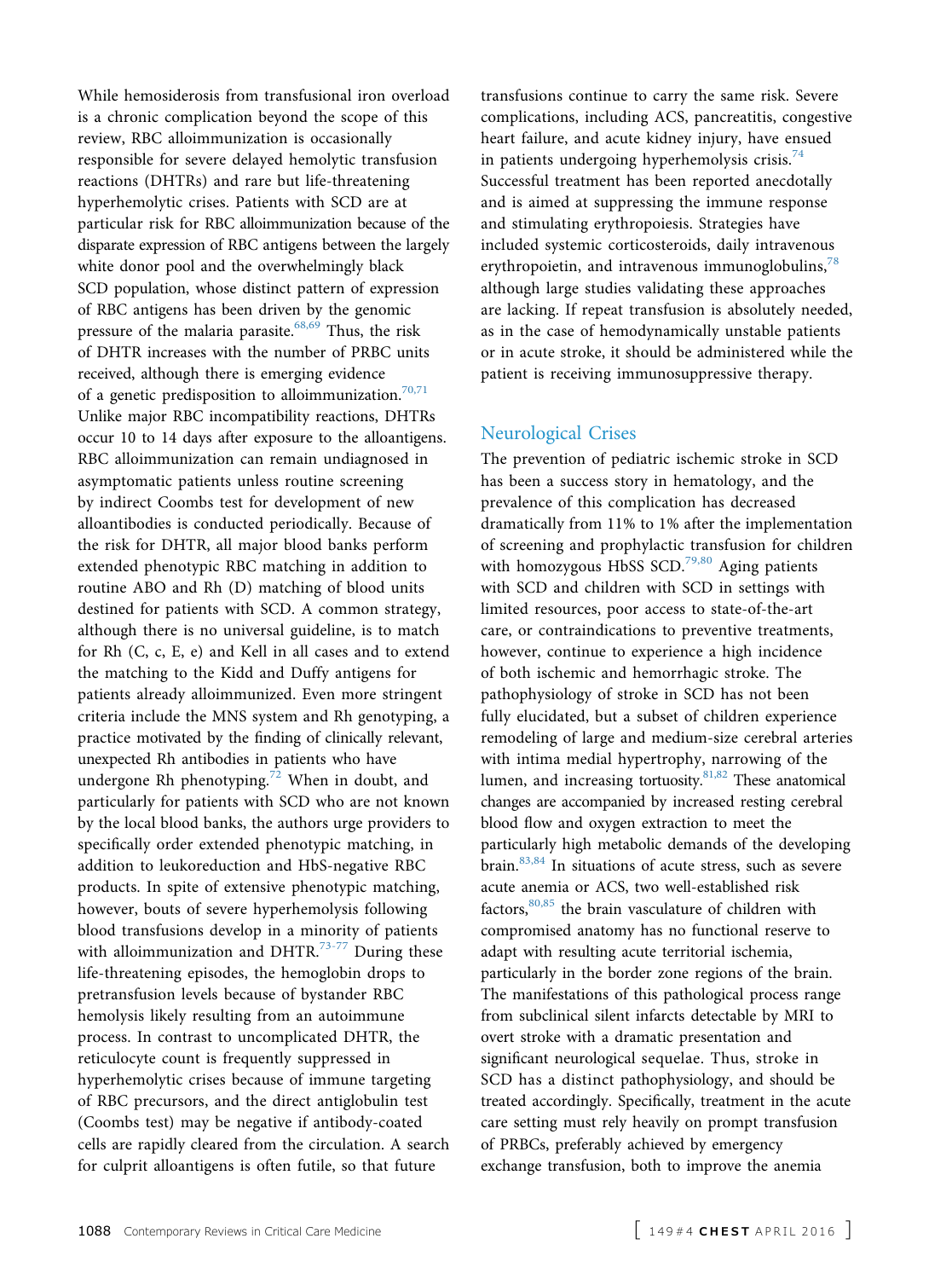and oxygenation and to dilute the HbS below 30%.<sup>[86](#page-10-0)</sup> If exchange transfusion cannot be rapidly performed, simple transfusion is the second-best strategy, with caution not to transfuse to a hemoglobin level  $> 10$  g/dL to avoid the risk of hyperviscosity.<sup>[87,88](#page-10-0)</sup> Supplemental oxygen to maintain oxygen saturation at > 95% should be delivered, and all care should be ideally provided in a neurological ICU with input from neurology and hematology consultants. It is unfortunate that with the exception of transfusion therapy, most other therapeutic interventions routinely considered for patients with ischemic stroke without SCD are a matter of contention. One major area where evidence is urgently needed is that of thrombolytic use in patients with SCD with acute stroke, particularly for patients with HbSC disease, who experience longer survival and higher exposure to traditional cardiovascular risk factors; caution is particularly warranted with these drugs as their therapeutic index may be extremely narrow in patients with SCD because of the patients' increasing age-related risk of hemorrhagic stroke, which can occur concurrently with or complicate ischemic stroke. Hemorrhagic stroke is the most common acute neurological complication of SCD in adults.[80](#page-10-0) As in the case of ischemic stroke, anemia and recent ACS are risk factors, but most patients with hemorrhagic stroke have underlying anatomical abnormalities, including cerebral aneurysms, which can cause subarachnoid hemorrhages, or an abnormal pattern of cerebral vascularization known as moyamoya.[89-91](#page-10-0) This term denotes the radiological appearance of prominent cerebral vascular collateral networks arising to bypass stenosed arteries. No effective preventive strategies for hemorrhagic stroke are available, and care in the acute setting should follow the guidelines for the general population with spontaneous intracranial hemorrhage.

MRI scans are essential in the acute management of stroke as they allow quantification of the ischemic area, as well as aid in the differential diagnosis of other acute neurological conditions. Of these, posterior reversible encephalopathy syndrome (PRES) can have a similar presentation to stroke. PRES has, however, a better prognosis, since the pathogenic lesion is vasogenic edema, which is frequently reversible.<sup>89,92,93</sup> Hypertension and fluid overload are often associated with PRES and should be aggressively treated. Since PRES can complicate severe ACS requiring endotracheal intubation, MRI surveillance is particularly indicated in these patients. $93$ 

### Hepatic Crises

Liver involvement during acute VOCs is common in SCD but frequently limited to transient mild elevations of liver injury test results and mild conjugated hyperbilirubinemia. These laboratory abnormalities are the result of sinusoidal vaso-occlusion and modest hepatocellular injury. More ominous syndromes may develop in some patients, however, typically those with HbSS disease; these syndromes are characterized by tender hepatopathy/right upper quadrant pain, acute hepatomegaly, acute anemia, and more profound elevations of injury and cholestatic markers. There are no clear diagnostic criteria for hepatic crises, and the nomenclature has been ambiguous because of the overlap between hepatic sequestration and acute intrahepatic cholestasis (AIC). Thus, the commonly reported prevalence of 10% among hospitalized patients with SCD may not be correct. $94$  These syndromes are probably the result of the same vaso-occlusive process occurring along a continuum of severity. Hepatic sequestration, similar to splenic sequestration, is due to liver congestion with sickle cells during VOCs, which may lead to acute hepatomegaly (hence the need to monitor the liver span by physical examination during VOC) and severe anemia with a brisk reticulocyte response. The finding in case reports of sudden rises in hematocrit on resolution of hepatic sequestration crises suggests that not all trapped cells are phagocytized by the liver reticuloendothelial system and are subsequently available to reenter the systemic circulation, a phenomenon known as *reverse sequestration.<sup>[95](#page-11-0)</sup> C*are should therefore be taken when treating this complication with simple transfusions because of the risk of hyperviscosity that ensues after transfusion and release of the trapped cells from the liver. AIC is a complication at the extreme end of the spectrum of liver VOC and is characterized by severe direct hyperbilirubinemia. Although the initial transaminitis is usually mild to moderate, it can progress to shock liver and fulminant liver failure with complete arrest of the liver synthetic function and MOFS. Hepatic crises should invariably be treated by volume expansion, and exchange transfusion should not be delayed in patients with AIC, together with other supportive measures and correction of any acquired coagulopathy.<sup>[94](#page-11-0)</sup>

## Infectious Complications

Sepsis from encapsulated bacteria was the leading cause of mortality in pediatric SCD until a landmark clinical trial demonstrated the effectiveness of penicillin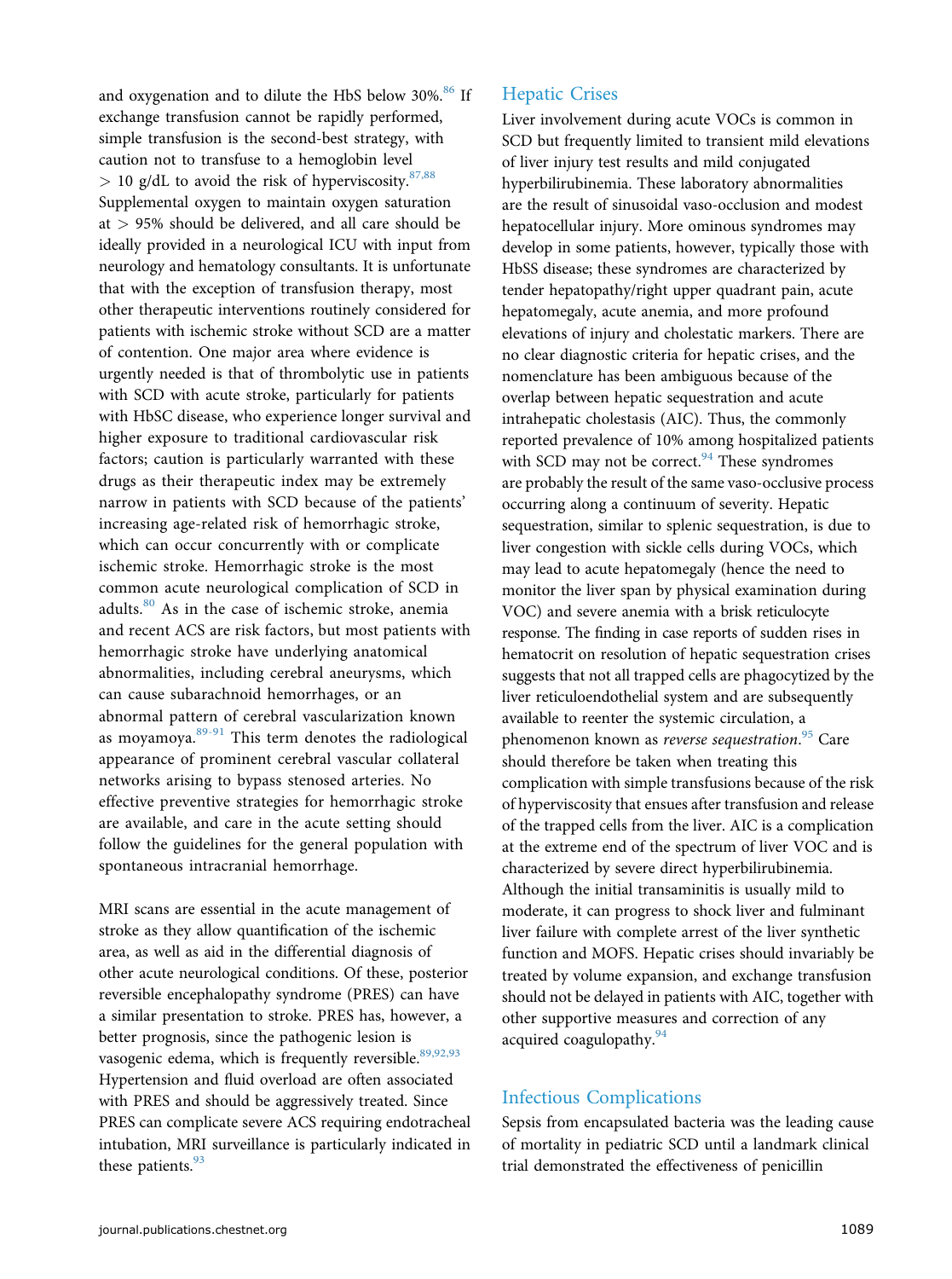<span id="page-8-0"></span>prophylaxis.[96](#page-11-0) Universal neonatal screening programs have allowed widespread adoption of this intervention early during infancy, in combination with seven-valent conjugate pneumococcal and Haemophilus influenzae type B vaccination, leading to a dramatic reduction of sepsis incidence $97$  and related mortality.<sup>[98](#page-11-0)</sup> The epidemiology of SCD sepsis has, therefore, changed. Most cases are now being attributed to contamination of totally implanted venous catheters (ports) routinely used for the ever-increasingly adopted chronic transfusion programs. $99-102$  In these cases, empiric antibiotic coverage for oxacillin-resistant Staphylococcus aureus should be instituted pending the antibiogram results. In patients with recurrent sepsis and invasive infections the host susceptibility factors should be explored and, if possible, corrected. Hydroxyurea can predispose to worse sepsis outcomes by depressing the immune response, and should be discontinued in patients with active or frequent invasive infections. Iron chelation, another common therapeutic intervention in SCD, has been associated with an increased risk of sepsis from ferrophilic organisms such as Yersinia enterocolitica<sup>[103-107](#page-11-0)</sup> and Vibrio vulnificus, but its impact on acute bacteremia and endotoxemia overall has been less clear in other patient populations.[108](#page-11-0) In patients with SCD residing in or with a history of travel to a Plasmodium falciparum malaria endemic region, malarial parasitemia is associated with an increased risk for death during hospitalization (OR, 4.9), $109,110$  suggesting that while HbS inheritance partially protects from infection, once acute malaria develops, it portends a more ominous course.

### **Conclusions**

SCD has protean acute complications affecting virtually every organ and leading to high morbidity and mortality. In addition to best supportive care in a center familiar with the management of this disease, SCD-specific therapy aimed at improving anemia, reducing hyperviscosity, and diluting HbS is the mainstay of therapy. As it will not have escaped our reader, SCD-specific therapy is currently limited to PRBC transfusions. Such a dearth of therapeutic options is worrisome and is responsible for persistent early mortality in adulthood.<sup>[111](#page-11-0)</sup> Potential new treatments have therefore been explored to target specific pathogenic lesions of SCD. While the list of putative agents is extensive, in the acute setting broad categories include interventions aimed at reducing inflammation and vascular adhesion and restoring vascular function.

Promising new agents currently under investigation to reduce inflammation and hyperadhesion include intravenous immunoglobulins, shown to decrease neutrophil adhesion to endothelium and red blood cell-neutrophil interactions, $\frac{112,113}{12}$  $\frac{112,113}{12}$  $\frac{112,113}{12}$  anti-natural killer cell molecules aimed at reducing natural killer cell-mediated inflammatory interleukin production, $114$ and anti-selectin compounds $115$  targeting molecules critical for cell adhesion to the endothelium. The discovery that hemolysis alters vascular function through multiple pathways involving nitric oxide (NO) depletion and inhibition, hemostatic activation, and sterile inflammation has spurred intense research into NO therapeutics and antihemolytic agents. While NO therapeutics such as inhaled  $NO$ ,  $^{116,117}$  $^{116,117}$  $^{116,117}$  arginine supplementation, $118$  and phosphodiesterase inhibitors $119$ have collectively been disappointing, more research is being conducted to determine which subgroups of patients may benefit most from these treatments and more effective delivery methods.<sup>[120](#page-11-0)</sup> For instance, while inhaled NO in patients with mild to moderate ACS did not improve the rate of treatment failure, it can be beneficial in patients with severe ACS and hypoxemia.<sup>[116](#page-11-0)</sup> Antihemolytic agents are currently being developed to reduce chronic and acute hemolysis and thus prevent the pathogenic effects of free heme and free plasma hemoglobin that have been demonstrated in SCD animal models, and therapies directly targeting heme and free plasma hemoglobin are on the horizon. $121$ 

### Acknowledgments

Financial/nonfinancial disclosures: The authors have reported to CHEST the following: M. T. G. has no conflicts pertaining directly to this manuscript, but in the interest of full disclosure of all potential perceived conflicts, discloses the following: Dr Gladwin is a co-inventor on a U.S. government patent (that has been licensed) for the use of nitrites for cardiovascular indications. He has served as a consultant/advisory board member to Bayer Corp. He is the co-author of a medical textbook for students, for which he receives royalties. He is a member of the Executive Steering Committee for the EPIC trial conducted by MAST therapeutics and receives funding for participation in this trial. None declared (E. N.).

#### References

- 1. [Akinola NO, Stevens SM, Franklin IM, et al. Subclinical ischaemic](http://refhub.elsevier.com/S0012-3692(15)00345-1/sref1) [episodes during the steady state of sickle cell anaemia.](http://refhub.elsevier.com/S0012-3692(15)00345-1/sref1) J Clin Pathol. [1992;45\(10\):902-906](http://refhub.elsevier.com/S0012-3692(15)00345-1/sref1).
- 2. [Akinola NO, Stevens SM, Franklin IM, et al. Rheological changes in](http://refhub.elsevier.com/S0012-3692(15)00345-1/sref2) [the prodromal and established phases of sickle cell vaso-occlusive](http://refhub.elsevier.com/S0012-3692(15)00345-1/sref2) crisis. Br J Haematol[. 1992;81\(4\):598-602.](http://refhub.elsevier.com/S0012-3692(15)00345-1/sref2)
- 3. [Hebbel RP. Blockade of adhesion of sickle cells to endothelium by](http://refhub.elsevier.com/S0012-3692(15)00345-1/sref3) monoclonal antibodies. N Engl J Med[. 2000;342\(25\):1910-1912](http://refhub.elsevier.com/S0012-3692(15)00345-1/sref3).
- 4. [Hebbel RP, Boogaerts MA, Eaton JW, et al. Erythrocyte adherence](http://refhub.elsevier.com/S0012-3692(15)00345-1/sref4) [to endothelium in sickle-cell anemia: a possible determinant of](http://refhub.elsevier.com/S0012-3692(15)00345-1/sref4) disease severity. N Engl J Med[. 1980;302\(18\):992-995](http://refhub.elsevier.com/S0012-3692(15)00345-1/sref4).
- 5. [Hebbel RP, Boogaerts MA, Koresawa S, et al. Erythrocyte](http://refhub.elsevier.com/S0012-3692(15)00345-1/sref5) [adherence to endothelium as a determinant of vasocclusive severity](http://refhub.elsevier.com/S0012-3692(15)00345-1/sref5) in sickle cell disease. [Trans Assoc Am Physicians](http://refhub.elsevier.com/S0012-3692(15)00345-1/sref5). 1980;93:94-99.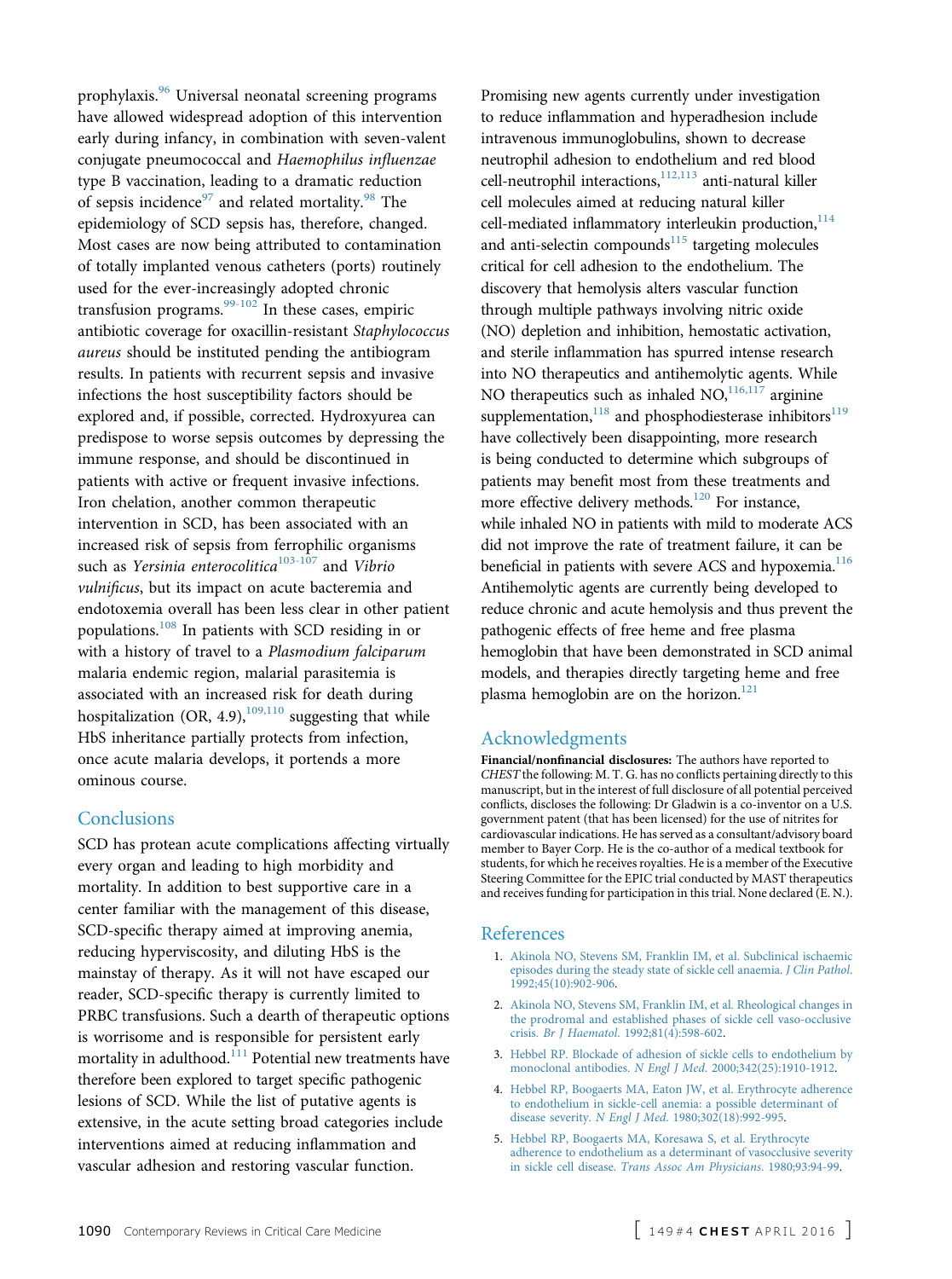- <span id="page-9-0"></span>6. [Hebbel RP, Yamada O, Moldow CF, et al. Abnormal adherence of](http://refhub.elsevier.com/S0012-3692(15)00345-1/sref6) [sickle erythrocytes to cultured vascular endothelium: possible](http://refhub.elsevier.com/S0012-3692(15)00345-1/sref6) [mechanism for microvascular occlusion in sickle cell disease.](http://refhub.elsevier.com/S0012-3692(15)00345-1/sref6) J Clin Invest[. 1980;65\(1\):154-160](http://refhub.elsevier.com/S0012-3692(15)00345-1/sref6).
- 7. [Kaul DK, Fabry ME, Nagel RL. Microvascular sites and](http://refhub.elsevier.com/S0012-3692(15)00345-1/sref7) [characteristics of sickle cell adhesion to vascular endothelium in](http://refhub.elsevier.com/S0012-3692(15)00345-1/sref7) shear fl[ow conditions: pathophysiological implications.](http://refhub.elsevier.com/S0012-3692(15)00345-1/sref7) Proc Natl Acad Sci U S A[. 1989;86\(9\):3356-3360](http://refhub.elsevier.com/S0012-3692(15)00345-1/sref7).
- 8. [Kaul DK, Fabry ME, Nagel RL. Vaso-occlusion by sickle cells:](http://refhub.elsevier.com/S0012-3692(15)00345-1/sref8) [evidence for selective trapping of dense red cells.](http://refhub.elsevier.com/S0012-3692(15)00345-1/sref8) Blood. 1986;68(5): [1162-1166.](http://refhub.elsevier.com/S0012-3692(15)00345-1/sref8)
- 9. [Kaul DK, Hebbel RP. Hypoxia/reoxygenation causes in](http://refhub.elsevier.com/S0012-3692(15)00345-1/sref9)flammatory [response in transgenic sickle mice but not in normal mice.](http://refhub.elsevier.com/S0012-3692(15)00345-1/sref9) J Clin Invest[. 2000;106\(3\):411-420](http://refhub.elsevier.com/S0012-3692(15)00345-1/sref9).
- 10. [Ataga KI, Moore CG, Hillery CA, et al. Coagulation activation and](http://refhub.elsevier.com/S0012-3692(15)00345-1/sref10) infl[ammation in sickle cell disease-associated pulmonary](http://refhub.elsevier.com/S0012-3692(15)00345-1/sref10) hypertension. Haematologica[. 2008;93\(1\):20-26](http://refhub.elsevier.com/S0012-3692(15)00345-1/sref10).
- 11. [Belcher JD, Bryant CJ, Nguyen J, et al. Transgenic sickle mice have](http://refhub.elsevier.com/S0012-3692(15)00345-1/sref11) vascular inflammation. Blood[. 2003;101\(10\):3953-3959](http://refhub.elsevier.com/S0012-3692(15)00345-1/sref11).
- 12. [Duits AJ, Pieters RC, Saleh AW, et al. Enhanced levels of soluble](http://refhub.elsevier.com/S0012-3692(15)00345-1/sref12) [VCAM-1 in sickle cell patients and their speci](http://refhub.elsevier.com/S0012-3692(15)00345-1/sref12)fic increment during vasoocclusive crisis. [Clin Immunol Immunopathol](http://refhub.elsevier.com/S0012-3692(15)00345-1/sref12). [1996;81\(1\):96-98](http://refhub.elsevier.com/S0012-3692(15)00345-1/sref12).
- 13. [Platt OS. Sickle cell anemia as an in](http://refhub.elsevier.com/S0012-3692(15)00345-1/sref13)flammatory disease. J Clin Invest[. 2000;106\(3\):337-338.](http://refhub.elsevier.com/S0012-3692(15)00345-1/sref13)
- 14. [Lester LA, Sodt PC, Hutcheon N, et al. Cardiac abnormalities in](http://refhub.elsevier.com/S0012-3692(15)00345-1/sref14) [children with sickle cell anemia.](http://refhub.elsevier.com/S0012-3692(15)00345-1/sref14) Chest. 1990;98(5):1169-1174.
- 15. [Meloni A, Detterich J, Berdoukas V, et al. Comparison of](http://refhub.elsevier.com/S0012-3692(15)00345-1/sref15) [biventricular dimensions and function between pediatric sickle-cell](http://refhub.elsevier.com/S0012-3692(15)00345-1/sref15) [disease and thalassemia major patients without cardiac iron.](http://refhub.elsevier.com/S0012-3692(15)00345-1/sref15) Am J Hematol[. 2013;88\(3\):213-218](http://refhub.elsevier.com/S0012-3692(15)00345-1/sref15).
- 16. [Fitzhugh CD, Lauder N, Jonassaint JC, et al. Cardiopulmonary](http://refhub.elsevier.com/S0012-3692(15)00345-1/sref16) [complications leading to premature deaths in adult patients with](http://refhub.elsevier.com/S0012-3692(15)00345-1/sref16) sickle cell disease. Am J Hematol[. 2010;85\(1\):36-40.](http://refhub.elsevier.com/S0012-3692(15)00345-1/sref16)
- 17. [Gladwin MT, Sachdev V. Cardiovascular abnormalities in sickle](http://refhub.elsevier.com/S0012-3692(15)00345-1/sref17) cell disease. J Am Coll Cardiol[. 2012;59\(13\):1123-1133](http://refhub.elsevier.com/S0012-3692(15)00345-1/sref17).
- 18. [Thompson J, Reid M, Hambleton I, et al. Albuminuria and renal](http://refhub.elsevier.com/S0012-3692(15)00345-1/sref18) [function in homozygous sickle cell disease: observations from a](http://refhub.elsevier.com/S0012-3692(15)00345-1/sref18) cohort study. Arch Intern Med[. 2007;167\(7\):701-708](http://refhub.elsevier.com/S0012-3692(15)00345-1/sref18).
- 19. [Saraf SL, Zhang X, Kanias T, et al. Haemoglobinuria is associated](http://refhub.elsevier.com/S0012-3692(15)00345-1/sref19) [with chronic kidney disease and its progression in patients with](http://refhub.elsevier.com/S0012-3692(15)00345-1/sref19) sickle cell anaemia. Br J Haematol[. 2014;164\(5\):729-739](http://refhub.elsevier.com/S0012-3692(15)00345-1/sref19).
- 20. [Yawn BP, Buchanan GR, Afenyi-Annan AN, et al. Management of](http://refhub.elsevier.com/S0012-3692(15)00345-1/sref20) [sickle cell disease: summary of the 2014 evidence-based report by](http://refhub.elsevier.com/S0012-3692(15)00345-1/sref20) expert panel members. JAMA[. 2014;312\(10\):1033-1048](http://refhub.elsevier.com/S0012-3692(15)00345-1/sref20).
- 21. [Howard J, Hart N, Roberts-Harewood M, et al. Guideline on the](http://refhub.elsevier.com/S0012-3692(15)00345-1/sref21) [management of acute chest syndrome in sickle cell disease.](http://refhub.elsevier.com/S0012-3692(15)00345-1/sref21) Br J Haematol[. 2015;169\(4\):492-505.](http://refhub.elsevier.com/S0012-3692(15)00345-1/sref21)
- 22. [Klings ES, Machado RF, Barst RJ, et al. An of](http://refhub.elsevier.com/S0012-3692(15)00345-1/sref22)ficial American [Thoracic Society clinical practice guideline: diagnosis, risk](http://refhub.elsevier.com/S0012-3692(15)00345-1/sref22) stratifi[cation, and management of pulmonary hypertension of](http://refhub.elsevier.com/S0012-3692(15)00345-1/sref22) sickle cell disease. [Am J Respir Crit Care Med](http://refhub.elsevier.com/S0012-3692(15)00345-1/sref22). 2014;189(6):727-740.
- 23. [Vichinsky EP, Neumayr LD, Earles AN, et al; and the National](http://refhub.elsevier.com/S0012-3692(15)00345-1/sref23) [Acute Chest Syndrome Study Group. Causes and outcomes of the](http://refhub.elsevier.com/S0012-3692(15)00345-1/sref23) [acute chest syndrome in sickle cell disease.](http://refhub.elsevier.com/S0012-3692(15)00345-1/sref23) N Engl J Med. [2000;342\(25\):1855-1865.](http://refhub.elsevier.com/S0012-3692(15)00345-1/sref23)
- 24. [Vichinsky EP, Styles LA, Colangelo LH, et al. Acute chest syndrome](http://refhub.elsevier.com/S0012-3692(15)00345-1/sref24) [in sickle cell disease: clinical presentation and course: Cooperative](http://refhub.elsevier.com/S0012-3692(15)00345-1/sref24) [Study of Sickle Cell Disease.](http://refhub.elsevier.com/S0012-3692(15)00345-1/sref24) Blood. 1997;89(5):1787-1792.
- 25. [Platt OS, Brambilla DJ, Rosse WF, et al. Mortality in sickle cell](http://refhub.elsevier.com/S0012-3692(15)00345-1/sref25) [disease: life expectancy and risk factors for early death.](http://refhub.elsevier.com/S0012-3692(15)00345-1/sref25) N Engl J Med[. 1994;330\(23\):1639-1644.](http://refhub.elsevier.com/S0012-3692(15)00345-1/sref25)
- 26. [Knight-Madden JM, Forrester TS, Lewis NA, et al. The impact of](http://refhub.elsevier.com/S0012-3692(15)00345-1/sref26) [recurrent acute chest syndrome on the lung function of young](http://refhub.elsevier.com/S0012-3692(15)00345-1/sref26) [adults with sickle cell disease.](http://refhub.elsevier.com/S0012-3692(15)00345-1/sref26) Lung. 2010;188(6):499-504.
- 27. [Charache S, Scott JC, Charache P.](http://refhub.elsevier.com/S0012-3692(15)00345-1/sref27) "Acute chest syndrome" in [adults with sickle cell anemia: microbiology, treatment, and](http://refhub.elsevier.com/S0012-3692(15)00345-1/sref27) prevention. Arch Intern Med[. 1979;139\(1\):67-69.](http://refhub.elsevier.com/S0012-3692(15)00345-1/sref27)
- 27a. [Bope ET, Kellerman RD.](http://refhub.elsevier.com/S0012-3692(15)00345-1/sref27a) Conn's Current Therapy 2016. [Philadelphia, PA: Elsevier; 2016](http://refhub.elsevier.com/S0012-3692(15)00345-1/sref27a).
- 28. [Mekontso Dessap A, Deux JF, Habibi A, et al. Lung imaging during](http://refhub.elsevier.com/S0012-3692(15)00345-1/sref28) [acute chest syndrome in sickle cell disease: computed tomography](http://refhub.elsevier.com/S0012-3692(15)00345-1/sref28) [patterns and diagnostic accuracy of bedside chest radiograph.](http://refhub.elsevier.com/S0012-3692(15)00345-1/sref28) Thorax[. 2014;69\(2\):144-151.](http://refhub.elsevier.com/S0012-3692(15)00345-1/sref28)
- 29. [Vichinsky E, Williams R, Das M, et al. Pulmonary fat embolism: a](http://refhub.elsevier.com/S0012-3692(15)00345-1/sref29) [distinct cause of severe acute chest syndrome in sickle cell anemia.](http://refhub.elsevier.com/S0012-3692(15)00345-1/sref29) Blood[. 1994;83\(11\):3107-3112.](http://refhub.elsevier.com/S0012-3692(15)00345-1/sref29)
- 30. [Adisa OA, Hu Y, Ghosh S, et al. Association between plasma free](http://refhub.elsevier.com/S0012-3692(15)00345-1/sref30) [haem and incidence of vaso-occlusive episodes and acute chest](http://refhub.elsevier.com/S0012-3692(15)00345-1/sref30) [syndrome in children with sickle cell disease.](http://refhub.elsevier.com/S0012-3692(15)00345-1/sref30) Br J Haematol. [2013;162\(5\):702-705.](http://refhub.elsevier.com/S0012-3692(15)00345-1/sref30)
- 31. [Stankovic Stojanovic K, Steichen O, Lefevre G, et al. High lactate](http://refhub.elsevier.com/S0012-3692(15)00345-1/sref31) [dehydrogenase levels at admission for painful vaso-occlusive crisis](http://refhub.elsevier.com/S0012-3692(15)00345-1/sref31) [is associated with severe outcome in adult SCD patients.](http://refhub.elsevier.com/S0012-3692(15)00345-1/sref31) Clin Biochem[. 2012;45\(18\):1578-1582](http://refhub.elsevier.com/S0012-3692(15)00345-1/sref31).
- 32. [Ghosh S, Adisa OA, Chappa P, et al. Extracellular hemin crisis](http://refhub.elsevier.com/S0012-3692(15)00345-1/sref32) [triggers acute chest syndrome in sickle mice.](http://refhub.elsevier.com/S0012-3692(15)00345-1/sref32) J Clin Invest. [2013;123\(11\):4809-4820.](http://refhub.elsevier.com/S0012-3692(15)00345-1/sref32)
- 33. [Rucknagel DL. The role of rib infarcts in the acute chest syndrome](http://refhub.elsevier.com/S0012-3692(15)00345-1/sref33) of sickle cell diseases. [Pediatr Pathol Mol Med](http://refhub.elsevier.com/S0012-3692(15)00345-1/sref33). 2001;20(2):137-154.
- 34. [Bellet PS, Kalinyak KA, Shukla R, et al. Incentive spirometry to](http://refhub.elsevier.com/S0012-3692(15)00345-1/sref34) [prevent acute pulmonary complications in sickle cell diseases.](http://refhub.elsevier.com/S0012-3692(15)00345-1/sref34) N Engl J Med[. 1995;333\(11\):699-703](http://refhub.elsevier.com/S0012-3692(15)00345-1/sref34).
- 35. [Novelli EM, Huynh C, Gladwin MT, et al. Pulmonary embolism](http://refhub.elsevier.com/S0012-3692(15)00345-1/sref35) [in sickle cell disease: a case-control study.](http://refhub.elsevier.com/S0012-3692(15)00345-1/sref35) J Thromb Haemost. [2012;10\(5\):760-766.](http://refhub.elsevier.com/S0012-3692(15)00345-1/sref35)
- 36. [Mekontso Dessap A, Deux JF, Abidi N, et al. Pulmonary artery](http://refhub.elsevier.com/S0012-3692(15)00345-1/sref36) [thrombosis during acute chest syndrome in sickle cell disease.](http://refhub.elsevier.com/S0012-3692(15)00345-1/sref36) [Am J Respir Crit Care Med](http://refhub.elsevier.com/S0012-3692(15)00345-1/sref36). 2011;184(9):1022-1029.
- 37. [Hagger D, Wolff S, Owen J, et al. Changes in coagulation and](http://refhub.elsevier.com/S0012-3692(15)00345-1/sref37) fi[brinolysis in patients with sickle cell disease compared with](http://refhub.elsevier.com/S0012-3692(15)00345-1/sref37) healthy black controls. [Blood Coagul Fibrinolysis](http://refhub.elsevier.com/S0012-3692(15)00345-1/sref37). 1995;6(2):93-99.
- 38. [Tomer A, Harker LA, Kasey S, et al. Thrombogenesis in sickle](http://refhub.elsevier.com/S0012-3692(15)00345-1/sref38) cell disease. J Lab Clin Med[. 2001;137\(6\):398-407.](http://refhub.elsevier.com/S0012-3692(15)00345-1/sref38)
- 39. [Wang A, Liu F, Dong N, et al. Thrombospondin-1 and](http://refhub.elsevier.com/S0012-3692(15)00345-1/sref39) [ADAMTS13 competitively bind to VWF A2 and A3 domains](http://refhub.elsevier.com/S0012-3692(15)00345-1/sref39) in vitro. Thromb Res[. 2010;126\(4\):e260-e265](http://refhub.elsevier.com/S0012-3692(15)00345-1/sref39).
- 40. [Strouse JJ, Reller ME, Bundy DG, et al. Severe pandemic H1N1](http://refhub.elsevier.com/S0012-3692(15)00345-1/sref40) and seasonal infl[uenza in children and young adults with sickle](http://refhub.elsevier.com/S0012-3692(15)00345-1/sref40) cell disease. Blood[. 2010;116\(18\):3431-3434.](http://refhub.elsevier.com/S0012-3692(15)00345-1/sref40)
- 41. [Emre U, Miller ST, Gutierez M, et al. Effect of transfusion in acute](http://refhub.elsevier.com/S0012-3692(15)00345-1/sref41) [chest syndrome of sickle cell disease.](http://refhub.elsevier.com/S0012-3692(15)00345-1/sref41) J Pediatr. 1995;127(6):901-904.
- 42. [Gladwin MT, Sachdev V, Jison ML, et al. Pulmonary hypertension](http://refhub.elsevier.com/S0012-3692(15)00345-1/sref42) [as a risk factor for death in patients with sickle cell disease.](http://refhub.elsevier.com/S0012-3692(15)00345-1/sref42) N Engl J Med[. 2004;350\(9\):886-895.](http://refhub.elsevier.com/S0012-3692(15)00345-1/sref42)
- 43. [Mekontso Dessap A, Leon R, Habibi A, et al. Pulmonary](http://refhub.elsevier.com/S0012-3692(15)00345-1/sref43) [hypertension and cor pulmonale during severe acute chest](http://refhub.elsevier.com/S0012-3692(15)00345-1/sref43) [syndrome in sickle cell disease.](http://refhub.elsevier.com/S0012-3692(15)00345-1/sref43) Am J Respir Crit Care Med. [2008;177\(6\):646-653.](http://refhub.elsevier.com/S0012-3692(15)00345-1/sref43)
- 44. [Wang WC, Ware RE, Miller ST, et al. Hydroxycarbamide in very](http://refhub.elsevier.com/S0012-3692(15)00345-1/sref44) [young children with sickle-cell anaemia: a multicentre, randomised,](http://refhub.elsevier.com/S0012-3692(15)00345-1/sref44) [controlled trial \(BABY HUG\).](http://refhub.elsevier.com/S0012-3692(15)00345-1/sref44) Lancet. 2011;377(9778):1663-1672.
- 45. [Charache S, Terrin ML, Moore RD, et al; and the Investigators of](http://refhub.elsevier.com/S0012-3692(15)00345-1/sref45) [the Multicenter Study of Hydroxyurea in Sickle Cell Anemia. Effect](http://refhub.elsevier.com/S0012-3692(15)00345-1/sref45) [of hydroxyurea on the frequency of painful crises in sickle cell](http://refhub.elsevier.com/S0012-3692(15)00345-1/sref45) anemia. N Engl J Med[. 1995;332\(20\):1317-1322](http://refhub.elsevier.com/S0012-3692(15)00345-1/sref45).
- 46. Mallouh AA, Asha M. Benefi[cial effect of blood transfusion in](http://refhub.elsevier.com/S0012-3692(15)00345-1/sref46) [children with sickle cell chest syndrome.](http://refhub.elsevier.com/S0012-3692(15)00345-1/sref46) Am J Dis Child. [1988;142\(2\):178-182.](http://refhub.elsevier.com/S0012-3692(15)00345-1/sref46)
- 47. [Castro O. Systemic fat embolism and pulmonary hypertension](http://refhub.elsevier.com/S0012-3692(15)00345-1/sref47) in sickle cell disease. [Hematol Oncol Clin North Am](http://refhub.elsevier.com/S0012-3692(15)00345-1/sref47). 1996;10(6): [1289-1303.](http://refhub.elsevier.com/S0012-3692(15)00345-1/sref47)
- 48. [Hassell KL, Eckman JR, Lane PA. Acute multiorgan failure](http://refhub.elsevier.com/S0012-3692(15)00345-1/sref48) [syndrome: a potentially catastrophic complication of severe sickle](http://refhub.elsevier.com/S0012-3692(15)00345-1/sref48) cell pain episodes. Am J Med[. 1994;96\(2\):155-162.](http://refhub.elsevier.com/S0012-3692(15)00345-1/sref48)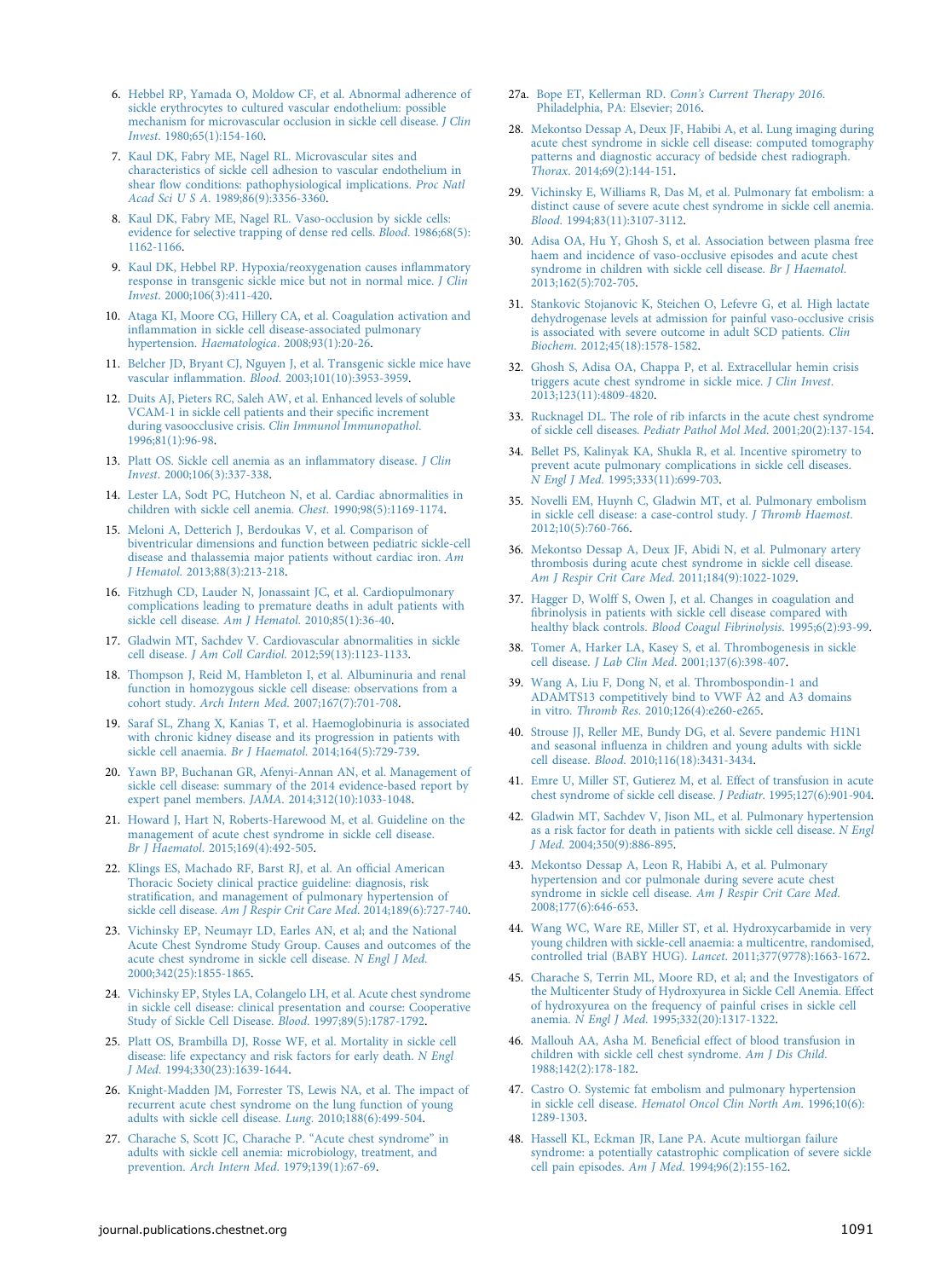- <span id="page-10-0"></span>49. [Vlachaki E, Agapidou A, Neokleous N, et al. Thrombotic](http://refhub.elsevier.com/S0012-3692(15)00345-1/sref49) [thrombocytopenic purpura or immune thrombocytopenia in a](http://refhub.elsevier.com/S0012-3692(15)00345-1/sref49) [sickle](http://refhub.elsevier.com/S0012-3692(15)00345-1/sref49) [cell/](http://refhub.elsevier.com/S0012-3692(15)00345-1/sref49) $\beta^+$ [-thalassemia patient: a rare and challenging condition.](http://refhub.elsevier.com/S0012-3692(15)00345-1/sref49) Transfus Apher Sci[. 2014;51\(2\):175-177](http://refhub.elsevier.com/S0012-3692(15)00345-1/sref49).
- 50. [Venkata Sasidhar M, Tripathy AK, Viswanathan K, et al.](http://refhub.elsevier.com/S0012-3692(15)00345-1/sref50) [Thrombotic thrombocytopenic purpura and multiorgan system](http://refhub.elsevier.com/S0012-3692(15)00345-1/sref50) [failure in a child with sickle cell-hemoglobin C disease.](http://refhub.elsevier.com/S0012-3692(15)00345-1/sref50) Clin Pediatr (Phila)[. 2010;49\(10\):992-996](http://refhub.elsevier.com/S0012-3692(15)00345-1/sref50).
- 51. [Shelat SG. Thrombotic thrombocytopenic purpura and sickle cell](http://refhub.elsevier.com/S0012-3692(15)00345-1/sref51) crisis. [Clin Appl Thromb Hemost](http://refhub.elsevier.com/S0012-3692(15)00345-1/sref51). 2010;16(2):224-227.
- 52. [Lee HE, Marder VJ, Logan LJ, et al. Life-threatening thrombotic](http://refhub.elsevier.com/S0012-3692(15)00345-1/sref52) [thrombocytopenic purpura \(TTP\) in a patient with sickle](http://refhub.elsevier.com/S0012-3692(15)00345-1/sref52) [cell-hemoglobin C disease.](http://refhub.elsevier.com/S0012-3692(15)00345-1/sref52) Ann Hematol. 2003;82(11):702-704.
- 53. [Bolanos-Meade J, Keung YK, Lopez-Arvizu C, et al. Thrombotic](http://refhub.elsevier.com/S0012-3692(15)00345-1/sref53) [thrombocytopenic purpura in a patient with sickle cell crisis.](http://refhub.elsevier.com/S0012-3692(15)00345-1/sref53) Ann Hematol[. 1999;78\(12\):558-559](http://refhub.elsevier.com/S0012-3692(15)00345-1/sref53).
- 54. [Chinowsky MS. Thrombotic thrombocytopenic purpura associated](http://refhub.elsevier.com/S0012-3692(15)00345-1/sref54) [with sickle cell-hemoglobin C disease.](http://refhub.elsevier.com/S0012-3692(15)00345-1/sref54) South Med J. 1994;87(11): [1168-1171.](http://refhub.elsevier.com/S0012-3692(15)00345-1/sref54)
- 55. [Chen J, Hobbs WE, Le J, et al. The rate of hemolysis in sickle cell](http://refhub.elsevier.com/S0012-3692(15)00345-1/sref55) [disease correlates with the quantity of active von Willebrand factor](http://refhub.elsevier.com/S0012-3692(15)00345-1/sref55) in the plasma. Blood[. 2011;117\(13\):3680-3683](http://refhub.elsevier.com/S0012-3692(15)00345-1/sref55).
- 56. [Novelli EM, Kato GJ, Hildesheim ME, et al. Thrombospondin-1](http://refhub.elsevier.com/S0012-3692(15)00345-1/sref56) [inhibits ADAMTS13 activity in sickle cell disease.](http://refhub.elsevier.com/S0012-3692(15)00345-1/sref56) Haematologica. [2013;98\(11\):e132-e134](http://refhub.elsevier.com/S0012-3692(15)00345-1/sref56).
- 57. [Schnog JJ, Hovinga JA, Krieg S, et al. ADAMTS13 activity in sickle](http://refhub.elsevier.com/S0012-3692(15)00345-1/sref57) cell disease. Am J Hematol[. 2006;81\(7\):492-498.](http://refhub.elsevier.com/S0012-3692(15)00345-1/sref57)
- 58. [Boyd JH, Macklin EA, Strunk RC, et al. Asthma is associated with](http://refhub.elsevier.com/S0012-3692(15)00345-1/sref58) [acute chest syndrome and pain in children with sickle cell anemia.](http://refhub.elsevier.com/S0012-3692(15)00345-1/sref58) Blood[. 2006;108\(9\):2923-2927.](http://refhub.elsevier.com/S0012-3692(15)00345-1/sref58)
- 59. [Knight-Madden JM, Forrester TS, Lewis NA, et al. Asthma in](http://refhub.elsevier.com/S0012-3692(15)00345-1/sref59) [children with sickle cell disease and its association with acute chest](http://refhub.elsevier.com/S0012-3692(15)00345-1/sref59) syndrome. Thorax[. 2005;60\(3\):206-210.](http://refhub.elsevier.com/S0012-3692(15)00345-1/sref59)
- 60. [Field JJ, Stocks J, Kirkham FJ, et al. Airway hyperresponsiveness](http://refhub.elsevier.com/S0012-3692(15)00345-1/sref60) [in children with sickle cell anemia.](http://refhub.elsevier.com/S0012-3692(15)00345-1/sref60) Chest. 2011;139(3):563-568.
- 61. [Field JJ, Glassberg J, Gilmore A, et al. Longitudinal analysis](http://refhub.elsevier.com/S0012-3692(15)00345-1/sref61) [of pulmonary function in adults with sickle cell disease.](http://refhub.elsevier.com/S0012-3692(15)00345-1/sref61) Am J Hematol[. 2008;83\(7\):574-576.](http://refhub.elsevier.com/S0012-3692(15)00345-1/sref61)
- 62. [Bernini JC, Rogers ZR, Sandler ES, et al. Bene](http://refhub.elsevier.com/S0012-3692(15)00345-1/sref62)ficial effect of [intravenous dexamethasone in children with mild to moderately](http://refhub.elsevier.com/S0012-3692(15)00345-1/sref62) [severe acute chest syndrome complicating sickle cell disease.](http://refhub.elsevier.com/S0012-3692(15)00345-1/sref62) Blood. [1998;92\(9\):3082-3089](http://refhub.elsevier.com/S0012-3692(15)00345-1/sref62).
- 63. Griffi[n TC, McIntire D, Buchanan GR. High-dose intravenous](http://refhub.elsevier.com/S0012-3692(15)00345-1/sref63) [methylprednisolone therapy for pain in children and adolescents](http://refhub.elsevier.com/S0012-3692(15)00345-1/sref63) with sickle cell disease. N Engl J Med[. 1994;330\(11\):733-737.](http://refhub.elsevier.com/S0012-3692(15)00345-1/sref63)
- 64. [Fartoukh M, Lefort Y, Habibi A, et al. Early intermittent](http://refhub.elsevier.com/S0012-3692(15)00345-1/sref64) [noninvasive ventilation for acute chest syndrome in adults with](http://refhub.elsevier.com/S0012-3692(15)00345-1/sref64) [sickle cell disease: a pilot study.](http://refhub.elsevier.com/S0012-3692(15)00345-1/sref64) Intensive Care Med. 2010;36(18): [1355-1362.](http://refhub.elsevier.com/S0012-3692(15)00345-1/sref64)
- 65. [Saarinen UM, Chorba TL, Tattersall P, et al. Human parvovirus](http://refhub.elsevier.com/S0012-3692(15)00345-1/sref65) [B19-induced epidemic acute red cell aplasia in patients with](http://refhub.elsevier.com/S0012-3692(15)00345-1/sref65) [hereditary hemolytic anemia.](http://refhub.elsevier.com/S0012-3692(15)00345-1/sref65) Blood. 1986;67(5):1411-1417.
- 66. [Tsitsikas DA, Gallinella G, Patel S, et al. Bone marrow necrosis and](http://refhub.elsevier.com/S0012-3692(15)00345-1/sref66) [fat embolism syndrome in sickle cell disease: increased](http://refhub.elsevier.com/S0012-3692(15)00345-1/sref66) [susceptibility of patients with non-SS genotypes and a possible](http://refhub.elsevier.com/S0012-3692(15)00345-1/sref66) [association with human parvovirus B19 infection.](http://refhub.elsevier.com/S0012-3692(15)00345-1/sref66) Blood Rev. [2014;28\(1\):23-30.](http://refhub.elsevier.com/S0012-3692(15)00345-1/sref66)
- 67. [Naymagon L, Pendurti G, Billett HH. Acute splenic sequestration](http://refhub.elsevier.com/S0012-3692(15)00345-1/sref67) [crisis in adult sickle cell disease: a report of 16 cases.](http://refhub.elsevier.com/S0012-3692(15)00345-1/sref67) Hemoglobin. [2015;39\(6\):375-379](http://refhub.elsevier.com/S0012-3692(15)00345-1/sref67).
- 68. [Rosse WF, Gallagher D, Kinney TR, et al. Transfusion and](http://refhub.elsevier.com/S0012-3692(15)00345-1/sref68) [alloimmunization in sickle cell disease: the Cooperative Study of](http://refhub.elsevier.com/S0012-3692(15)00345-1/sref68) Sickle Cell Disease. Blood[. 1990;76\(7\):1431-1437](http://refhub.elsevier.com/S0012-3692(15)00345-1/sref68).
- 69. [Vichinsky EP, Earles A, Johnson RA, et al. Alloimmunization in](http://refhub.elsevier.com/S0012-3692(15)00345-1/sref69) [sickle cell anemia and transfusion of racially unmatched blood.](http://refhub.elsevier.com/S0012-3692(15)00345-1/sref69) N Engl J Med[. 1990;322\(23\):1617-1621.](http://refhub.elsevier.com/S0012-3692(15)00345-1/sref69)
- 70. [Alarif L, Castro O, Ofosu M, et al. HLA-B35 is associated with red](http://refhub.elsevier.com/S0012-3692(15)00345-1/sref70) [cell alloimmunization in sickle cell disease.](http://refhub.elsevier.com/S0012-3692(15)00345-1/sref70) Clin Immunol Immunopathol[. 1986;38\(2\):178-183](http://refhub.elsevier.com/S0012-3692(15)00345-1/sref70).
- 71. [Higgins JM, Sloan SR. Stochastic modeling of human RBC](http://refhub.elsevier.com/S0012-3692(15)00345-1/sref71) [alloimmunization: evidence for a distinct population of](http://refhub.elsevier.com/S0012-3692(15)00345-1/sref71) [immunologic responders.](http://refhub.elsevier.com/S0012-3692(15)00345-1/sref71) Blood. 2008;112(6):2546-2553.
- 72. [Chou ST, Jackson T, Vege S, et al. High prevalence of red blood](http://refhub.elsevier.com/S0012-3692(15)00345-1/sref72) [cell alloimmunization in sickle cell disease despite transfusion from](http://refhub.elsevier.com/S0012-3692(15)00345-1/sref72) [Rh-matched minority donors.](http://refhub.elsevier.com/S0012-3692(15)00345-1/sref72) Blood. 2013;122(6):1062-1071.
- 73. [King KE, Shirey RS, Lankiewicz MW, et al. Delayed hemolytic](http://refhub.elsevier.com/S0012-3692(15)00345-1/sref73) [transfusion reactions in sickle cell disease: simultaneous destruction](http://refhub.elsevier.com/S0012-3692(15)00345-1/sref73) of recipients' red cells. Transfusion[. 1997;37\(4\):376-381.](http://refhub.elsevier.com/S0012-3692(15)00345-1/sref73)
- 74. [Talano JA, Hillery CA, Gottschall JL, et al. Delayed hemolytic](http://refhub.elsevier.com/S0012-3692(15)00345-1/sref74) [transfusion reaction/hyperhemolysis syndrome in children with](http://refhub.elsevier.com/S0012-3692(15)00345-1/sref74) sickle cell disease. Pediatrics[. 2003;111\(6 Pt 1\):e661-e665.](http://refhub.elsevier.com/S0012-3692(15)00345-1/sref74)
- 75. [Win N, Doughty H, Telfer P, et al. Hyperhemolytic transfusion](http://refhub.elsevier.com/S0012-3692(15)00345-1/sref75) [reaction in sickle cell disease.](http://refhub.elsevier.com/S0012-3692(15)00345-1/sref75) Transfusion. 2001;41(3):323-328.
- 76. [Win N, New H, Lee E, et al. Hyperhemolysis syndrome in sickle cell](http://refhub.elsevier.com/S0012-3692(15)00345-1/sref76) [disease: case report \(recurrent episode\) and literature review.](http://refhub.elsevier.com/S0012-3692(15)00345-1/sref76) Transfusion[. 2008;48\(6\):1231-1238](http://refhub.elsevier.com/S0012-3692(15)00345-1/sref76).
- 77. [Sirchia G, Morelati F, Rebulla P. The sickle cell hemolytic transfusion](http://refhub.elsevier.com/S0012-3692(15)00345-1/sref77) reaction syndrome. Transfusion[. 1997;37\(10\):1098-1099.](http://refhub.elsevier.com/S0012-3692(15)00345-1/sref77)
- 78. [Win N, Yeghen T, Needs M, et al. Use of intravenous](http://refhub.elsevier.com/S0012-3692(15)00345-1/sref78) [immunoglobulin and intravenous methylprednisolone in](http://refhub.elsevier.com/S0012-3692(15)00345-1/sref78) [hyperhaemolysis syndrome in sickle cell disease.](http://refhub.elsevier.com/S0012-3692(15)00345-1/sref78) Hematology. [2004;9\(5-6\):433-436.](http://refhub.elsevier.com/S0012-3692(15)00345-1/sref78)
- 79. [Adams RJ, McKie VC, Hsu L, et al. Prevention of a](http://refhub.elsevier.com/S0012-3692(15)00345-1/sref79) first stroke by [transfusions in children with sickle cell anemia and abnormal](http://refhub.elsevier.com/S0012-3692(15)00345-1/sref79) [results on transcranial Doppler ultrasonography.](http://refhub.elsevier.com/S0012-3692(15)00345-1/sref79) N Engl J Med. [1998;339\(1\):5-11.](http://refhub.elsevier.com/S0012-3692(15)00345-1/sref79)
- 80. [Ohene-Frempong K, Weiner SJ, Sleeper LA, et al. Cerebrovascular](http://refhub.elsevier.com/S0012-3692(15)00345-1/sref80) [accidents in sickle cell disease: rates and risk factors.](http://refhub.elsevier.com/S0012-3692(15)00345-1/sref80) Blood. [1998;91\(1\):288-294](http://refhub.elsevier.com/S0012-3692(15)00345-1/sref80).
- 81. [Belizna C, Loufrani L, Ghali A, et al. Arterial stiffness and stroke in](http://refhub.elsevier.com/S0012-3692(15)00345-1/sref81) sickle cell disease. Stroke[. 2012;43\(4\):1129-1130.](http://refhub.elsevier.com/S0012-3692(15)00345-1/sref81)
- 82. [Merkel KH, Ginsberg PL, Parker JC Jr, et al. Cerebrovascular](http://refhub.elsevier.com/S0012-3692(15)00345-1/sref82) [disease in sickle cell anemia: a clinical, pathological and radiological](http://refhub.elsevier.com/S0012-3692(15)00345-1/sref82) correlation. Stroke[. 1978;9\(1\):45-52](http://refhub.elsevier.com/S0012-3692(15)00345-1/sref82).
- 83. [Kugler S, Anderson B, Cross D, et al. Abnormal cranial magnetic](http://refhub.elsevier.com/S0012-3692(15)00345-1/sref83) [resonance imaging scans in sickle-cell disease. Neurological correlates](http://refhub.elsevier.com/S0012-3692(15)00345-1/sref83) [and clinical implications.](http://refhub.elsevier.com/S0012-3692(15)00345-1/sref83) Arch Neurol. 1993;50(6):629-635.
- 84. [Strouse JJ, Cox CS, Melhem ER, et al. Inverse correlation between](http://refhub.elsevier.com/S0012-3692(15)00345-1/sref84) cerebral blood fl[ow measured by continuous arterial spin-labeling](http://refhub.elsevier.com/S0012-3692(15)00345-1/sref84) [\(CASL\) MRI and neurocognitive function in children with sickle](http://refhub.elsevier.com/S0012-3692(15)00345-1/sref84) cell anemia (SCA). Blood[. 2006;108\(1\):379-381.](http://refhub.elsevier.com/S0012-3692(15)00345-1/sref84)
- 85. [DeBaun MR, Sarnaik SA, Rodeghier MJ, et al. Associated risk](http://refhub.elsevier.com/S0012-3692(15)00345-1/sref85) [factors for silent cerebral infarcts in sickle cell anemia: low baseline](http://refhub.elsevier.com/S0012-3692(15)00345-1/sref85) [hemoglobin, sex, and relative high systolic blood pressure.](http://refhub.elsevier.com/S0012-3692(15)00345-1/sref85) Blood. [2012;119\(16\):3684-3690.](http://refhub.elsevier.com/S0012-3692(15)00345-1/sref85)
- 86. [Kirkham FJ, DeBaun MR. Stroke in children with sickle cell disease.](http://refhub.elsevier.com/S0012-3692(15)00345-1/sref86) [Curr Treat Options Neurol](http://refhub.elsevier.com/S0012-3692(15)00345-1/sref86). 2004;6(5):357-375.
- 87. [Chien S, Kaperonis AA, King RG, et al. Rheology of sickle cells and](http://refhub.elsevier.com/S0012-3692(15)00345-1/sref87) [its role in microcirculatory dynamics.](http://refhub.elsevier.com/S0012-3692(15)00345-1/sref87) Prog Clin Biol Res. 1987;240: [151-165.](http://refhub.elsevier.com/S0012-3692(15)00345-1/sref87)
- 88. [Schmalzer EA, Lee JO, Brown AK, et al. Viscosity of mixtures of](http://refhub.elsevier.com/S0012-3692(15)00345-1/sref88) [sickle and normal red cells at varying hematocrit levels:](http://refhub.elsevier.com/S0012-3692(15)00345-1/sref88) [implications for transfusion.](http://refhub.elsevier.com/S0012-3692(15)00345-1/sref88) Transfusion. 1987;27(3):228-233.
- 89. [Alkan O, Kizilkilic E, Kizilkilic O, et al. Cranial involvement in](http://refhub.elsevier.com/S0012-3692(15)00345-1/sref89) sickle cell disease. Eur J Radiol[. 2010;76\(2\):151-156](http://refhub.elsevier.com/S0012-3692(15)00345-1/sref89).
- 90. [Dobson SR, Holden KR, Nietert PJ, et al. Moyamoya syndrome in](http://refhub.elsevier.com/S0012-3692(15)00345-1/sref90) [childhood sickle cell disease: a predictive factor for recurrent](http://refhub.elsevier.com/S0012-3692(15)00345-1/sref90) [cerebrovascular events.](http://refhub.elsevier.com/S0012-3692(15)00345-1/sref90) Blood. 2002;99(9):3144-3150.
- 91. [Drew JM, Scott JA, Chua GT. General case of the day: moyamoya](http://refhub.elsevier.com/S0012-3692(15)00345-1/sref91) [syndrome in a child with sickle cell disease.](http://refhub.elsevier.com/S0012-3692(15)00345-1/sref91) Radiographics. [1993;13\(2\):483-484](http://refhub.elsevier.com/S0012-3692(15)00345-1/sref91).
- 92. [Geevasinga N, Cole C, Herkes GK, et al. Sickle cell disease and](http://refhub.elsevier.com/S0012-3692(15)00345-1/sref92) [posterior reversible leukoencephalopathy.](http://refhub.elsevier.com/S0012-3692(15)00345-1/sref92) J Clin Neurosci. [2014;21\(8\):1329-1332.](http://refhub.elsevier.com/S0012-3692(15)00345-1/sref92)
- 93. [Henderson JN, Noetzel MJ, McKinstry RC, et al. Reversible](http://refhub.elsevier.com/S0012-3692(15)00345-1/sref93) [posterior leukoencephalopathy syndrome and silent cerebral](http://refhub.elsevier.com/S0012-3692(15)00345-1/sref93)